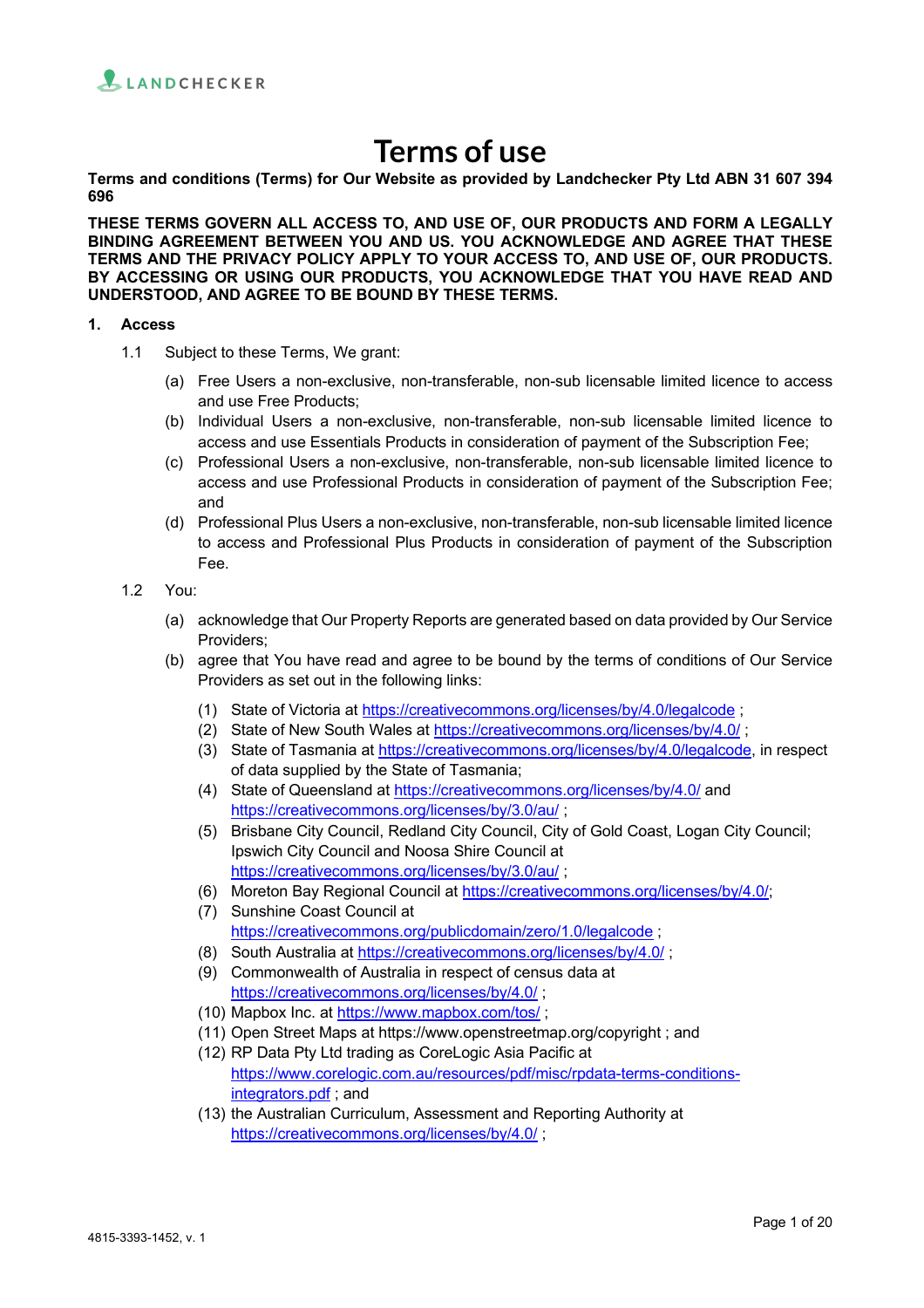

- (c) acknowledge that if there is an inconsistency between these Terms and the terms and conditions of Our Service Providers, the terms and conditions of Our Service Providers prevail to the extent of the inconsistency; and
- (d) acknowledge the terms and conditions of Our Service Providers may be amended from time to time.
- 1.3 To use Our Products, You acknowledge and agree that:
	- (a) You must be at least 18 years of age;
	- (b) these Terms will be effective for the duration of each Subscription Period, unless amended in accordance with the Terms. Subscription Fees are paid in advance of each Subscription Period;
	- (c) Your first Subscription Period starts when You first become a User at the commencement of the first Subscription Period. You must pay the Subscription Fee via credit card, or such other payment method as We may advise from time to time for Your initial Subscription Period. Following Your initial Subscription Period, You must pay the Subscription Fee as determined according to Your subscription level;
	- (d) You may terminate Your Subscription Period at any time by advising Us in writing, however We will not make any refunds. If You cancel Your automatic recurring payment, You will be able to access Our Products until Your Subscription Period expires;
	- (e) We may increase the Subscription Fees at any time by giving You notice according to Your subscription level. Your continued use of Our Products following such notification will represent an agreement by You to pay those Subscription Fees; and
	- (f) We may terminate or suspend Your access to, and use of, Our Products if You are late in payment of any Subscription Fees under these Terms.

## **2. Landchecker Account**

- 2.1 To use all of the functionality of Products, You must become a User. To become:
	- (a) a Free User, You must provide Us with Your information (including, without limitation, Your name, address and e-mail address); or
	- (b) an Individual User or a Business User, You must provide Us with Your information (including, without limitation), Your name, address and e-mail address. Payment of the Subscription Fees are via credit card, or such other payment method as We may advise from time to time.
- 2.2 Your use of Products requires a user name and password. It is important that You keep Your user name and password secret and secure. You are entirely responsible for maintaining the confidentiality of Your user name and Your password and You may not give Your password to any third parties. You are responsible for all usage or activity on Your account including, without limitation, use by any person using Your user name or password. We maintain records as to the internet protocol (IP) address of the machine from which You have entered Your user name and password.
- 2.3 You may change Your password at any time by following the instructions on Products.
- 2.4 You agree to notify Us immediately of any unauthorised use of Your user name and password or any other breach of security associated with Your account.
- 2.5 You acknowledge and agree that:
	- (a) for security reasons, We may require You to re-authenticate Yourself from time to time, particularly after any period of inactivity; and
	- (b) We are not responsible for any information that You may lose if We terminate any browser session due to inactivity.

#### **3. Conditions of Use**

- 3.1 You must not:
	- (a) commit or permit any act by any third party; or
	- (b) use Our Products,
	- in any way that infringes: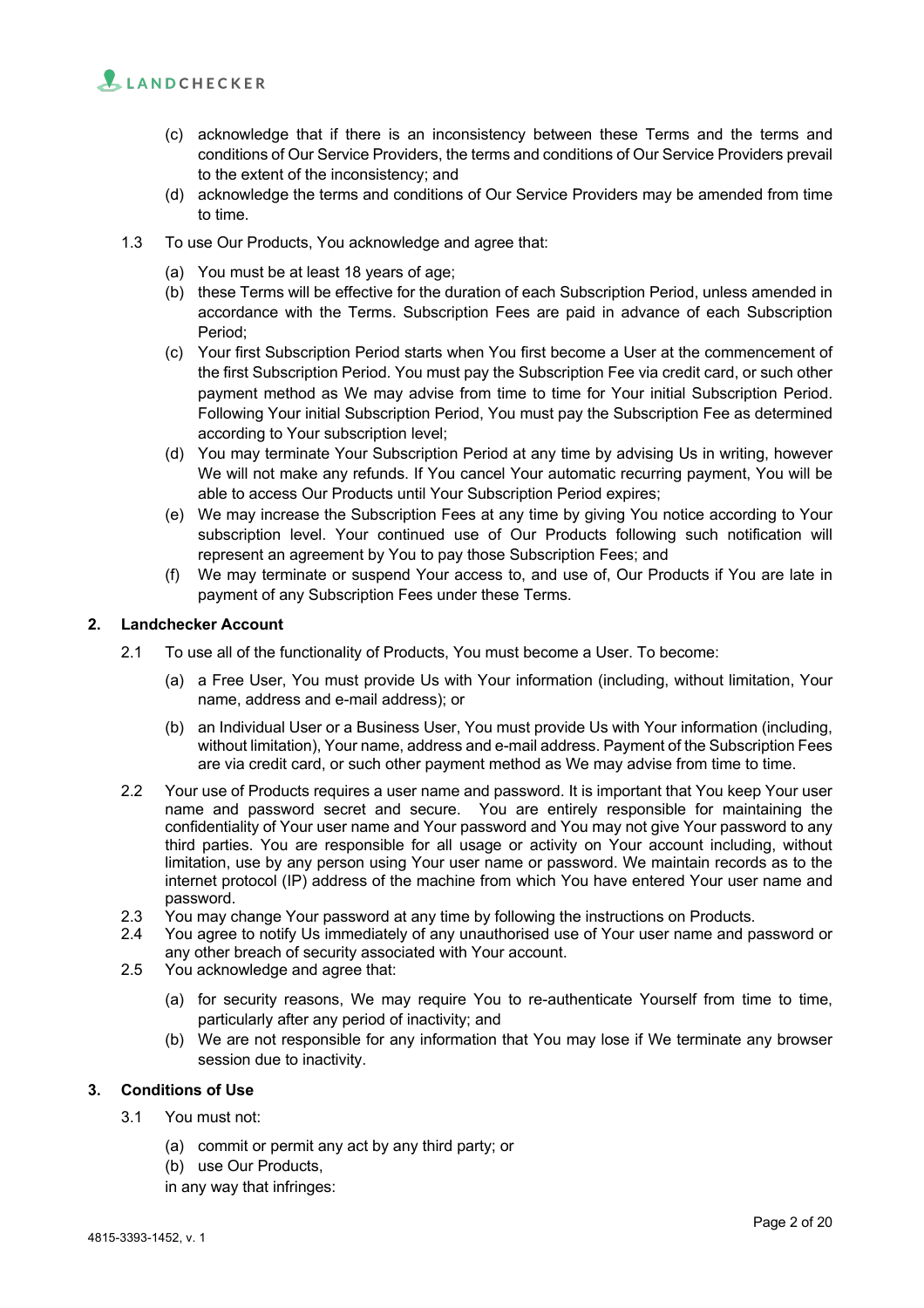

- (c) Our Intellectual Property rights;
- (d) the Intellectual Property rights of Our Service Providers;
- (e) the Intellectual Property rights of suppliers of database services to Our Service Providers; or
- (f) any other third party's Intellectual Property or other rights.
- 3.2 We may provide You with the ability to We may provide You with Communication Services. You acknowledge that Communication Services may be:
	- (a) public and not private communications; and
	- (b) collected, stored and scanned by Us, however, You should not consider Communication Services to have been reviewed, screened, or approved by Us.
- 3.3 We may, but have no obligation to, review the use of the Communication Services by You and in Our absolute discretion, We may delete, edit, refuse to post or remove in whole or part any information or material uploaded or posted using the Communication Services.
- 3.4 You must not, in any form or by any means, through Your use of Communication Services or otherwise:
	- (a) use Our Products in any manner which is unlawful, offensive, threatening, defamatory, obscene, indecent, incorrect, fraudulent, misleading, deceptive or otherwise inappropriate;
	- (b) use Our Products to transmit spam, chain letters, contests, junk mail, surveys or any other manner of mass marketing, other than as approved by Us;
	- (c) use Our Products to advertise or offer to sell any goods or services unless permitted by Us;
	- (d) disclose, transfer, duplicate, reproduce, retain for a purpose other than that for which it was first acquired, sell or reuse any information in Our Products, regardless of the form in which that information was supplied;
	- (e) copy or transfer to any other file, any information in Our Products where it may be accessed in machine readable form;
	- (f) download any file posted by another user of the Communication Services that You know, or reasonably should know, is unlawful or contrary to these Terms;
	- (g) transfer, retransmit, duplicate or resell any information in Our Products to any third party;
	- (h) use any information in Our Products to combine with other information with the object of offering it online or in any other way to third parties; or
	- (i) delete any author attributions, legal notices or proprietary designations or labels in any file that is uploaded to Our Products.
- 3.5 Except as expressly authorised by (and subject to any conditions prescribed under) any applicable Laws or these Terms, You must not, in any form or by any means, including by the use of Communication Services:
	- (a) copy, adapt, modify, reproduce, store, distribute, print, display, perform, broadcast, publish, communicate to the public, make available to the public or create Derivative Works of the whole or any part of Our Products (including all trademarks);
	- (b) interfere with or disrupt (or attempt to interfere or disrupt) Our Products, any servers or networks connected to Our Products or any other Users' use of Our Products;
	- (c) decompile, disassemble, reverse engineer, reverse compile Our Products;
	- (d) use any robot, spider, scraper, data mining process or other automated means to access Our Products without Our express written approval; or
	- (e) take any action, such as by excessive use of Our Products or the Communication Services, that:
		- (1) imposes or damages or may impose or damage (in Our sole discretion) an unreasonable or disproportionately high load on Our Products or Our infrastructure; or
		- (2) hinders or prevents or may hinder or prevent (in Our sole discretion) from providing Our Products or Our infrastructure; and
	- (f) without limiting clause 3.5(e), use an excessive and unreasonable amount of data by accessing Imagery or otherwise. Unless otherwise agreed by Us in writing, in excess of one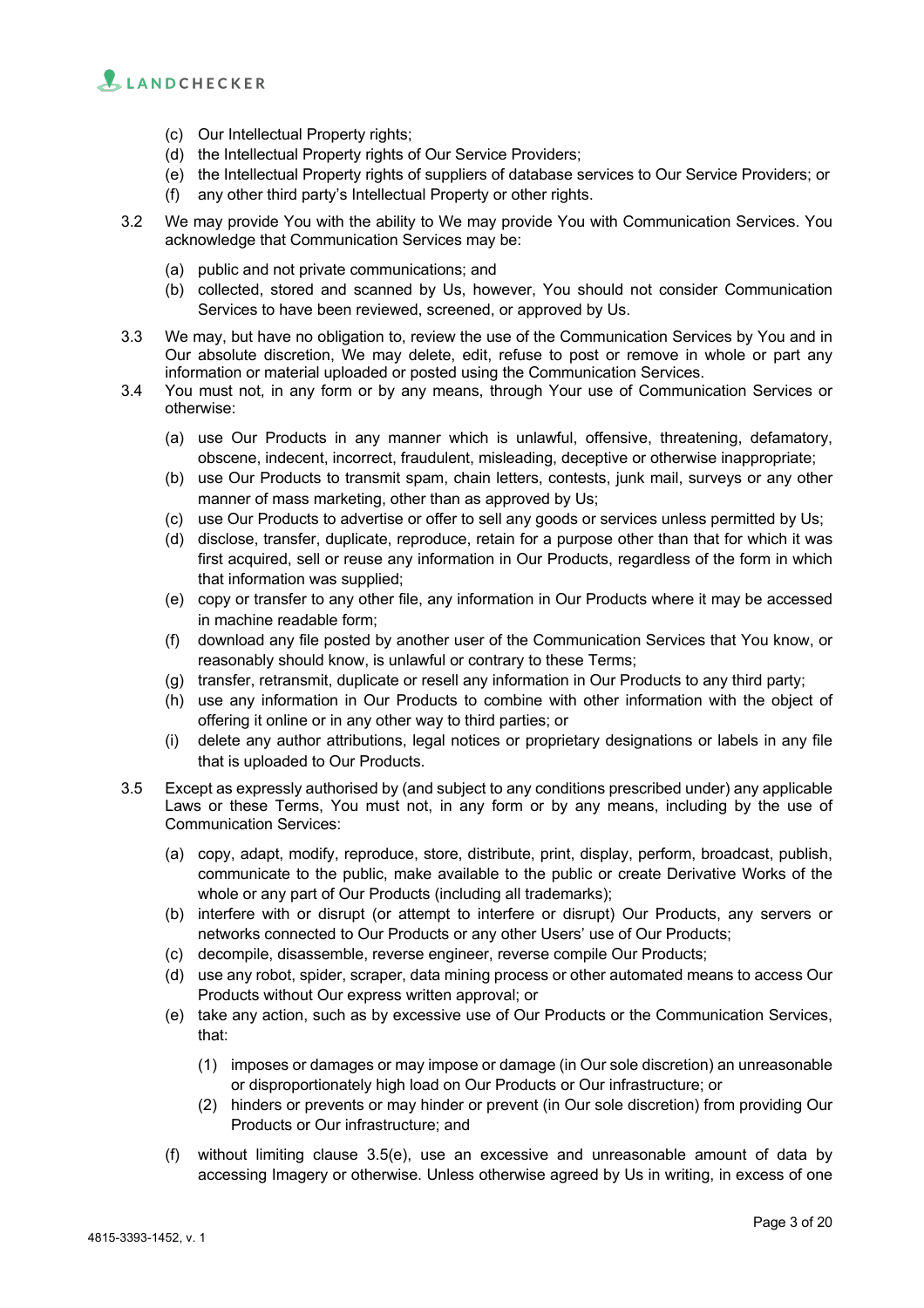

(1) gigabyte per User for each month, is considered by Us to be an excessive and unreasonable amount of data.

- 3.6 You must ensure that Your access to, or use of, Our Products is not illegal or prohibited by any applicable Laws, in force from time to time, in Your relevant jurisdiction or which otherwise pertains to You and Your use of, and access to, Our Products.
- 3.7 You may create Derivative Works incorporating Imagery, but no other aspect of Our Products, on the following terms:
	- (a) You must not remove any logos, watermark or attribution from the Derivative Works;
	- (b) subject to clause 3.7(c), You may continue using Derivative Works following termination or expiration of these Terms; and
	- (c) You will at all times own all rights to Intellectual Property in and to any Derivative Works. If the Derivative Works include, embed or incorporate all or part of Our Products the rights to the Intellectual Property right of the embedded or incorporated Imagery remains the property of Us or Our Service Providers. To the extent the Derivative Works do include, embed or incorporate all or part of Imagery, You are, subject to compliance with these Terms, granted a non-exclusive right by Us to use the Imagery in the Derivative Works but not otherwise.

## **4. Site Finder**

You acknowledge and agree that in providing Site Finder:

- 4.1 if You wish to utilise Site Finder:
	- (a) Business Users or Individual Users must enter the relevant Data in respect of the real property they are interested in buying and they acknowledge that by doing so:
		- (1) those User's personal information, being Personal Information, may be disclosed to other Users in accordance with the Privacy Policy;
		- (2) those Users may be contacted by Agents or other third parties who list real property for sale; and
	- (b) Business Users or Individual Users:
		- (1) must enter the address of the real property the User may wish to sell;
		- (2) may pay the Site Finder Fee in respect of the contact details for the Users interested in selling real property to which the User may wish to access;
		- (3) may, but are not obliged to, elect to be introduced to one or more Agents by Us;
		- (4) who elect to be introduced to Agents, authorise Us to provide Personal Information to Agents;
- 4.2 We:
	- (a) are not acting as an Agent, nor are We any other sort of agent or other representative of any party in respect of the sale, purchase or development of real property; or
	- (b) are not in any way, affiliated with any Agent, though We may receive commission or payment from Agents; and
	- (c) do not assume any liability for any acts or omissions of Agents;
- 4.3 if a Business User or Individual User identifies prospective buyer of real property, that User:
	- (a) may:
		- (1) pay the Site Finder Fee to access each the User's name and email address who has expressed an interest in that real property; and
		- (2) but, is not obliged to, contact any such User;
	- (b) represents and warrants that:
		- (1) it has full legal capacity and lawful entitlement to contact the User with regard to the real property; and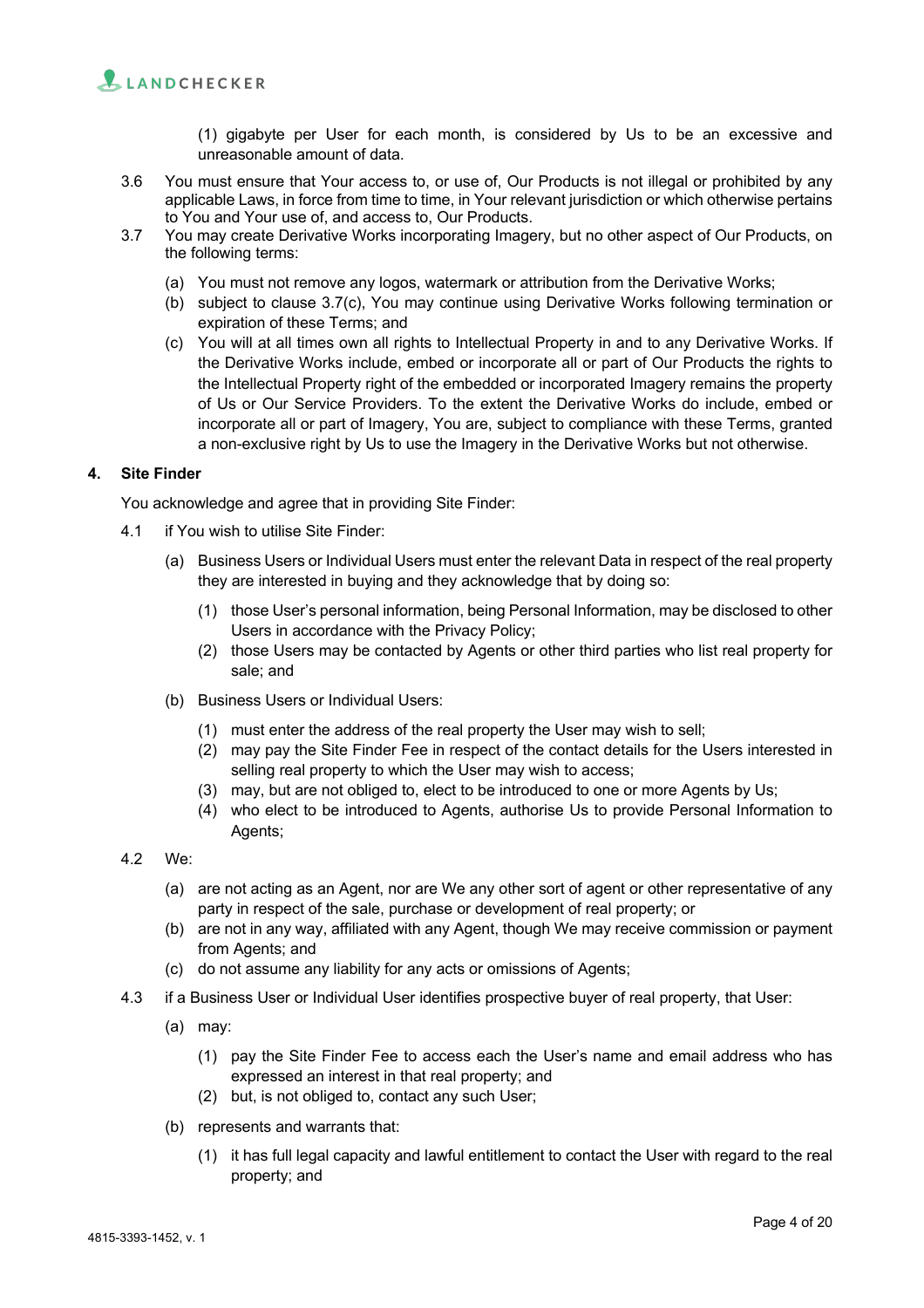

- (2) any contract of sale of real property that may be entered into following such contact will not contravene any property listing agreement that User may have entered into with any Agent;
- 4.4 You must not contact any other Users other than for the express purpose of contacting those Users in connection with a genuine enquiry relating to the sale or purchase of real property;
- 4.5 the Website provides search results for prospective sellers and buyers of real property. We do not own real property and We have no liability that You may incur in selling or buying real property;
- 4.6 if Users choose to buy or sell real property from by virtue of contact via the Website, the contract of sale will be between the relevant parties to that contract and will not involve Us at all; and
- 4.7 if a Business User or Individual User enters into a contract with an Agent introduced by Us:
	- (a) the contract will be between that User and that Agent and will not involve Us at all;
	- (b) the User will be deemed to have consented to the Agent providing Us with information about that contract, including whether it eventuated in the sale of the real property;
	- (c) though We may have introduced an Agent to the User, We take no responsibility for the selection of any Agent by any User; and
	- (d) the Agent will provide advice and opinions to that User about the sale of the real property.

# **5. Claim My Property**

- 5.1 Claim My Property enables You to receive updates about real property including changes to the Property Data and prospective buyers in respect of that real property.
- 5.2 In using Claim My Property:
	- (a) if You:
		- (1) are not the registered proprietor of the real property; or
		- (2) do not otherwise have full legal capacity and lawful entitlement to represent Yourself as being the registered proprietor of the real property,

You may not represent Yourself as being the registered proprietor of the real property; and

- (b) You acknowledge that You may, but are not obliged to, elect to be introduced to one or more Agents by Us; and
- (c) You acknowledge that updates in respect of real property will be provided to You in accordance with these Terms. In particular, You acknowledge that We do not take any responsibility or liability for any Loss or damage suffered by You as a result of:
	- (1) Your receipt of Property Data or information about prospective buyers; or
	- (2) Your non-receipt of Property Data or information about prospective buyers.

#### **6. Licensed Material (Victoria)**

Users who pay the Property Document Fees for Licensed Material access and use those Licensed Materials in accordance with the following terms, the User:

- 6.1 is prohibited from:
	- (a) providing, on selling or distributing the Licensed Material in any format (including by way of online service) to any other party unless the Licensed Material is provided for an Authorised Purpose;
	- (b) altering the format, meaning or substance of the Licensed Material;
	- (c) assembling or compiling, attempting to assemble or compile or directly or indirectly allowing or causing another person to assemble or compile or attempt to assemble or compile a database, directory or similar device which is similar in content, functionality or in any other respect to the Register or Land Index;
	- (d) extracting data from the Licensed Material, or directly or indirectly allowing or causing another person to extract data from the Licensed Material, using screen scraping, web scraping or any other similar data extraction techniques; and
	- (e) using the information available from the Licensed Material for other than the Authorised Purposes;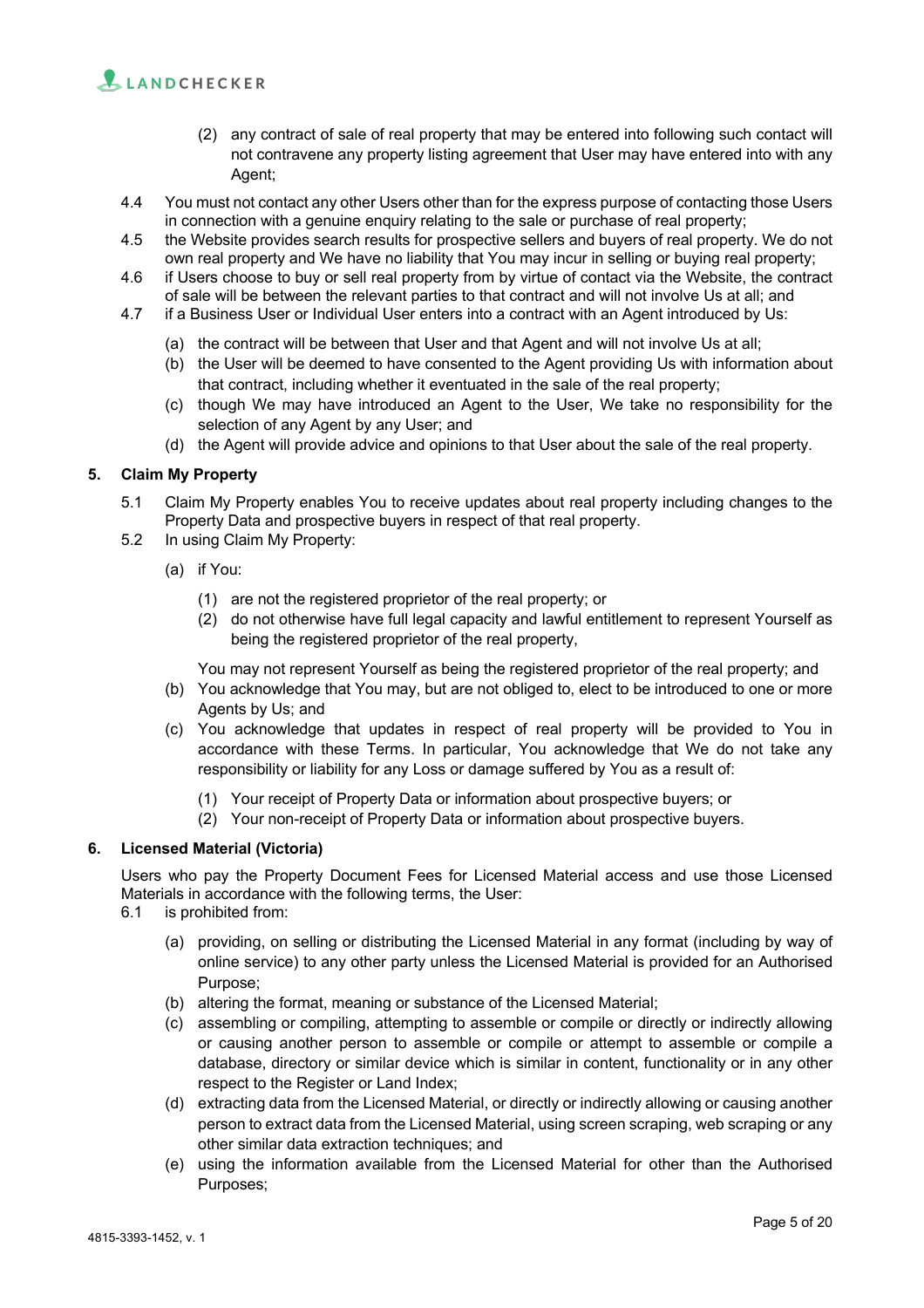

- 6.2 must execute a LANDATA® Deed to Our satisfaction prior to first accessing Licensed Material;
- 6.3 the User will not copy or reproduce any information derived from the Land Index and will take all reasonable precautions to prevent its employees, agents, or contractors from accessing or copying the information so derived, unless:
	- (a) a copy or reproduction is for an Authorised Purpose;
	- (b) the State of Victoria has approved in writing its copying or reproduction; or
	- (c) all persons to which that part of the Land Index relates have given written consent to such copying or reproduction;
- 6.4 acknowledges and agrees that:
	- (a) copyright in all information from the Register is owned by the State of Victoria or its licensors. No part of the Licensed Material supplied may be reproduced by any process except in accordance with the provisions of CA 1968, pursuant to written agreement or to the extent required for the purpose of compliance with section 32 of the *Sale of Land Act 1962* (Vic);
	- (b) the State of Victoria does not warrant the accuracy or completeness of the Property Enquiry Data, the information in the Property Transaction Alert Service, the information in the Land Index or Crown Land Information or other information made available by the LANDATA® System other than Title Search Data and any person using or relying upon such information does so on the basis that the State of Victoria bears no responsibility or liability whatsoever for any errors, faults, defects or omissions in the information; and
	- (c) the information from the Register is valid at the time and in the form obtained from the LANDATA® System only. The State of Victoria accepts no responsibility for any subsequent release, publication or reproduction of the information from the Register. The State of Victoria accepts no responsibility for information or data other than that which is part of the Register as provided for in the *Transfer of Land Act 1958* (Vic);
- 6.5 acknowledges that where a User has access to Property Enquiry Data, the User is responsible for the accuracy and completeness of the information submitted in each application and that if, due to the inaccurate or incomplete information which the User supplies:
	- (a) there is an error in the Register search statement or property certificate sent to the User; or
	- (b) the wrong Register search statement or property certificate is sent to the User,
	- the User is still responsible for the payment of the Property Document Fees for such certificate;
- 6.6 consents to the collection and use of the information by the State of Victoria through the LANDATA® System, which information is provided by the User when using the LANDATA® System. The information may be collected, used and disclosed by the State for all purposes associated with the use and operation of LANDATA®, the LANDATA® System and all related administration and operations of the State of Victoria;
- 6.7 must maintain a record of all persons who are given access to the Licensed Material throughout each Subscription Period and for not less than 7 years from the end of the final Subscription Period, except where the User is an Australian legal practitioner within the meaning of the Legal Profession Uniform Law, the User must maintain the record in accordance with the Legal Profession Uniform Law. The User is not required to maintain records of persons who are given access to the Licensed Material where such access is limited to Licensed Material reproduced in a vendor statement received by that person (and which vendor statement was produced and disclosed in accordance with Law); and
- 6.8 may only use the data stored for the purpose of the enquiry for which it was originally made, or for an Authorised Purpose.

#### **7. NSW LRS / Spatial Services (New South Wales)**

In respect of Property Data sourced from the State of New South Wales and services sourced from the Department of Customer Service (Spatial Services) and the New South Wales Land Registry Service (NSW LRS), Users acknowledge and agree that: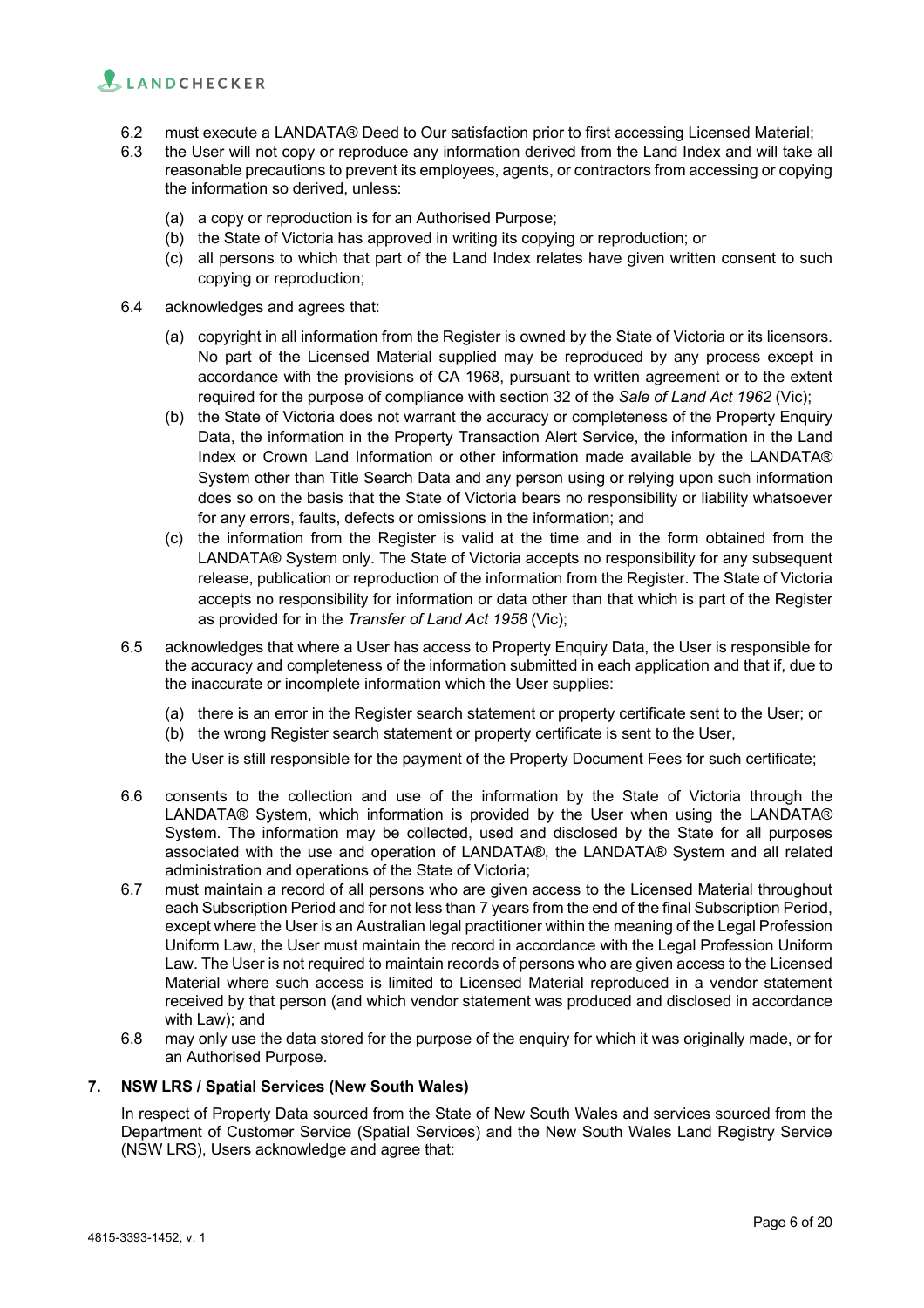

- (a) neither Spatial Services or NSW LRS warrants or represents that the material is free from errors or omission, or that it is exhaustive;
- (b) Spatial Services and NSW LRS disclaim, to the extent permitted by law, all warranties, representations or endorsements, express or implied, with regard to the material including but not limited to, all implied warranties of merchantability, fitness for a particular purpose, or noninfringement; and
- (c) Users are not permitted to do any of the following with the products and/or services, or any part of them:
	- (1) assign any rights or permissions in these terms and conditions to any other person;
	- (2) make a derivative work;
	- (3) manipulate, alter, transform, adapt, modify, blend or combine;
	- (4) rebroadcast, reformat, make available online or reconstruct;
	- (5) aggregate data, match data, compile mailing lists, marketing or any related process;
	- (6) reproduce, copy, publish, distribute, disseminate, sell or otherwise use any of the products and/or services in any manner not expressly authorised by these terms and conditions; or
	- (7) use the products and/or services in any manner that would violate any law or violate or infringe upon any Intellectual Property rights.

## **8. LIST (Tasmania)**

In respect of Property Data sourced from the State of Tasmania and services sourced from LIST, Users acknowledge and agree that the Crown in the Right of Tasmania and its employees and agents:

- 8.1 give no warranty regarding the service's accuracy, completeness, currency or suitability for any particular purpose and those using it for whatever purpose are advised to verify it with the relevant government department in the State of Tasmania, local government body or other source and to obtain any appropriate professional advice; and
- 8.2 do not accept liability however arising including, but not limited to negligence for any loss resulting from the use of or reliance upon the service or reliance on its availability at any time; and
- 8.3 give no warranty the service or any data delivered via the service is free of infection by computer viruses or other contamination, nor access to the service or any part of it will not suffer interruption from time to time, without notice.

## **9. DNRME (Queensland)**

- 9.1 Users acknowledge that Users have no rights of ownership in the Information Products and all Intellectual Property rights, including copyright in the Information Products that the DNRME or the copyright owner has, are retained by the DNRME or the copyright owner.
- 9.2 Users acknowledge and agree that except as provided for in clause 9.3 the DNRME:
	- (a) does not guarantee the accuracy or completeness of the Information Products, and does not make any warranty about the Information Products; and
	- (b) is not under any liability to Users for any loss or damage (including consequential loss or damage) arising out of or in connection with Users' use of the Information Products.
- 9.3 Clause 9.2 is subject to the provision that the State of Queensland through the DNRME will be liable to compensate Users in accordance with the provisions of Subdivision C of Division 2 of Part 9 of the Land Title Act if Users suffer deprivation of a lot, interest in a lot or loss or damage in accordance with the Land Title Act. Where Users are entitled to compensation against the State of Queensland through the DNRME pursuant to the above-mentioned provisions of the Land Title Act, Users agree that Users will seek compensation in accordance with the provisions of the Land Title Act.
- 9.4 Users agree that Users will not:
	- (a) use, other than for the purpose for which the Information Products are provided under this agreement, or disclose to any other person, any Personal Information contained in the Information Products; and
	- (b) use the Information Products for Direct Marketing.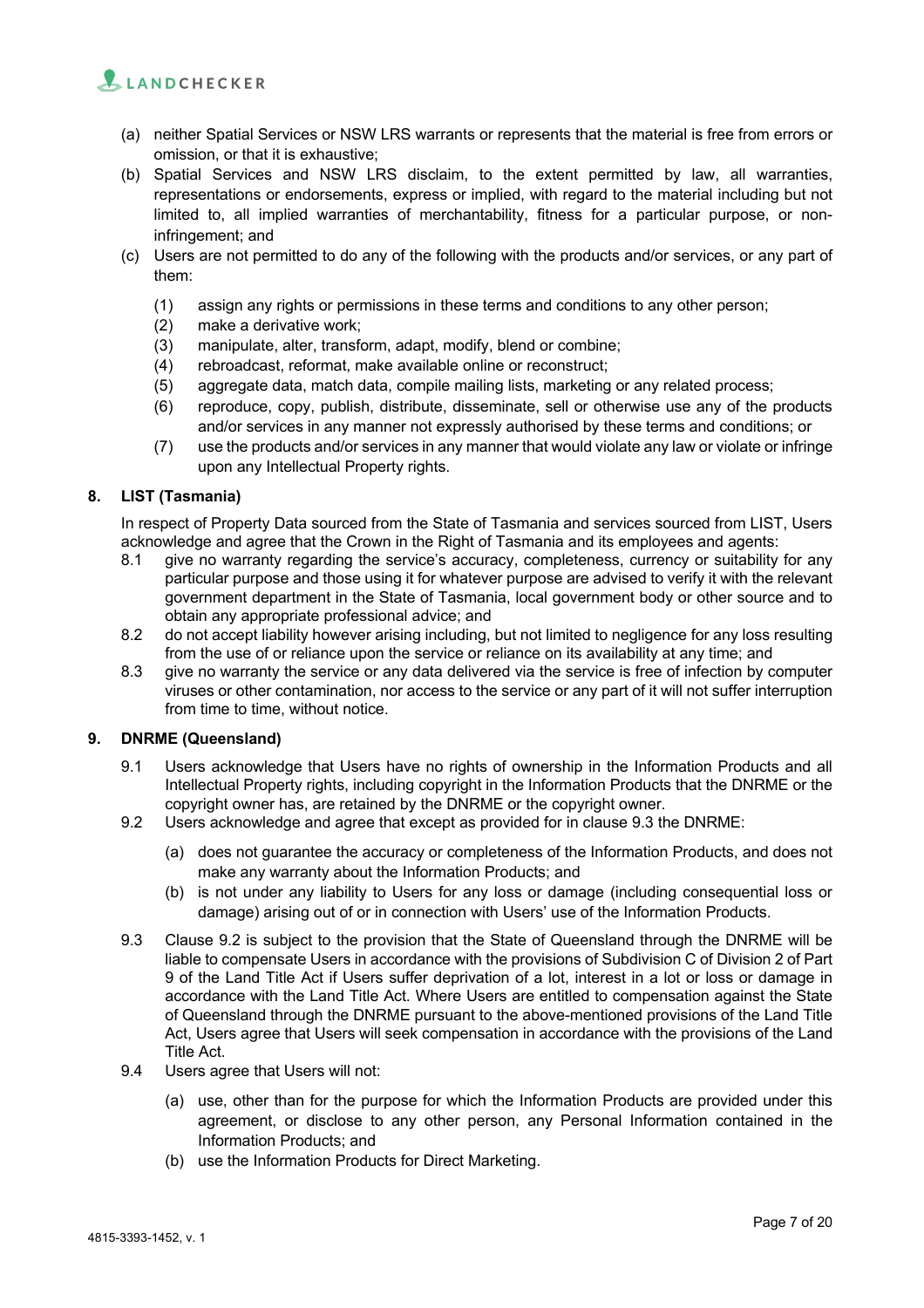

9.5 Users accept that the use of the Information Products by Users will be limited to Users' own personal use or for use in the ordinary course of Users' business. Users will not on-sell or distribute the Information Products to any other third party, nor will Users produce any products incorporating the Information Products, except with the prior written approval of the DNRME.

## **10. LSSA (South Australia)**

In respect of Property Data sourced from South Australia, that State owns or licenses the Intellectual Property Rights in that Property Data, Users acknowledge and agree that:

- (a) Users may not, without LSSA's or the State of South Australia's prior written permission, reproduce, display, store, print, publish, distribute, commercialise, perform, adapt, or create derivative works from any Property Data other than as permitted by law and as required for Your effective use of the Property Data;
- (b) LSSA and the State of South Australia do not attempt or purport to exclude any liability arising under statute if, and to the extent, that liability cannot be lawfully excluded. However, LSSA and the State of South Australia exclude to the extent lawfully permitted all liability for any loss or damage of whatever kind (including consequential or incidental damage) and however arising (including due to negligence) that You may suffer, directly or indirectly, in connection with Your use of or reliance on Online Services or any Content. Any warranties, guarantees, representations or other assurances implied or imposed by law or statute are expressly excluded to the fullest extent permitted by law. To the extent that any cannot be excluded, the liability of LSSA and the State of South Australia will be limited to the cost of the resupply of the Property Data; and
- (c) in no event will LSSA or the State be of South Australia liable for any direct, indirect, special, punitive, exemplary or consequential losses or damages of any kind (including without limitation loss of profits, loss of data or damage to any equipment) arising out of Your use of or access to Property Data, Your inability to use the Property Data, or the interruption, suspension or termination of access to the Property Data, including any damage incurred by third parties.

## **11. ASIC**

In respect of any content from ASIC provided to Users, Users agree that:

- (a) the Search Extracts contained in the ASIC System and ASIC Registers are based on information provided to ASIC by third parties;
- (b) ASIC has not verified the accuracy, currency, reliability or completeness of the Search Extracts and makes no representation or warranty as to their accuracy, currency or reliability;
- (c) ASIC will have no liability to any persons for any inaccuracy, omission, defect or error in the Test Database, ASIC System or ASIC Registers; and
- (d) extracts in relation to companies limited by guarantee which are registered charities with the Australian Charities and Not-for-profits Commission (**ACNC**) will not be up to date as charities now notify changes to the ACNC, not ASIC.

#### **12. Outages / changes**

- 12.1 You acknowledge that Our Products may not be free from fault or interruption and that Our Products may be unavailable during planned or unplanned outages or scheduled or unscheduled maintenance periods. We will take all reasonable steps to notify You of when outages or maintenance occurs and when the Our Products are temporarily unavailable.
- 12.2 We reserve the right to make any changes to Our Products as considered necessary or desirable by Us including, without limitation, updates and new releases.

#### **13. Consent**

You acknowledge and agree that We, and Our Service Providers, may communicate with You for the purposes of:

- (a) Your use of the Website;
- (b) Your use of Claim My Property;
- (c) providing You with news and information about the Website and other relevant industry news;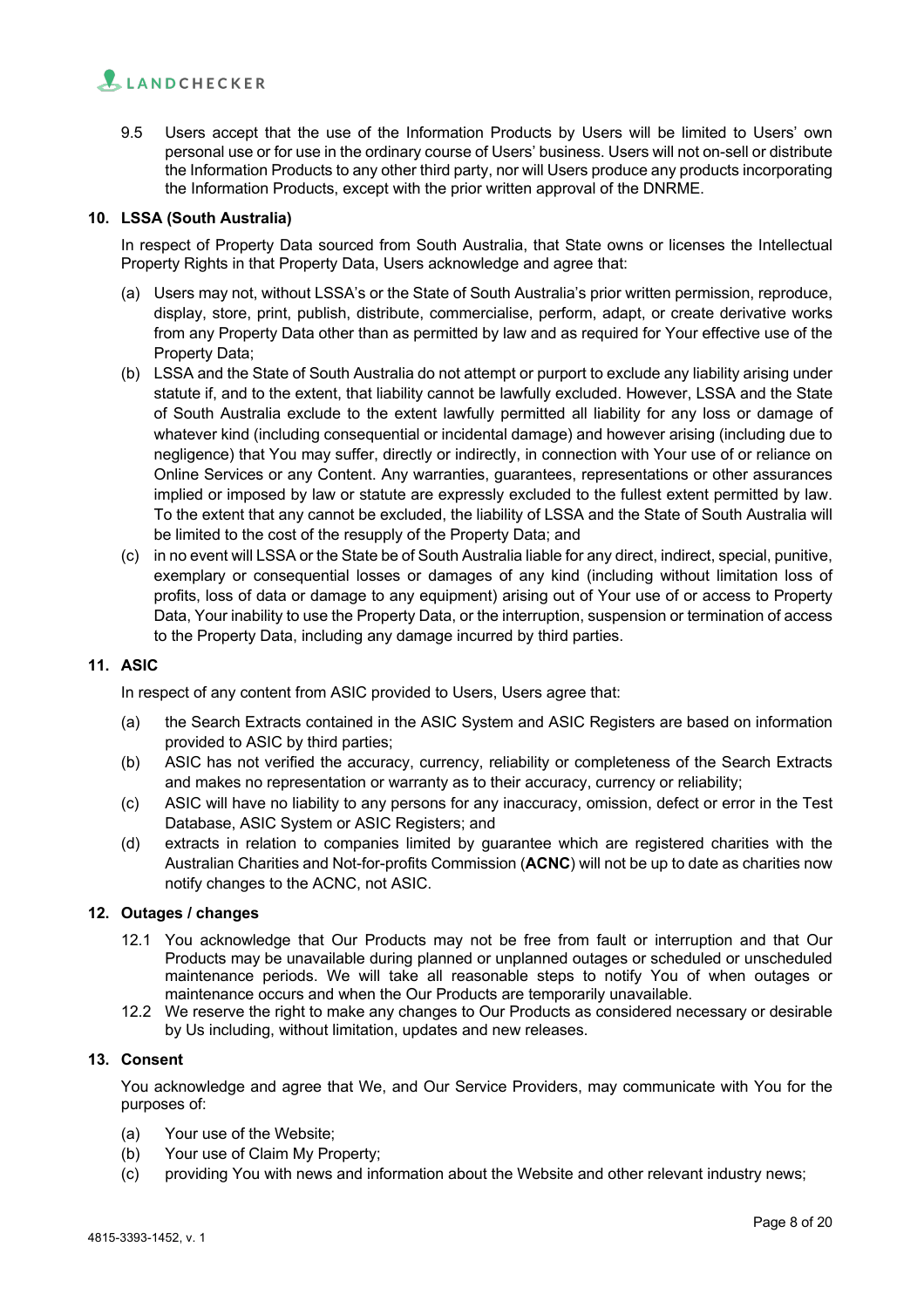

- (d) responding to any specific request that You make of Us;
- (e) administering and managing the Website, as well as performing administrative and operational tasks;
- (f) notifying You of any changes to, enhancements of, or outages that may affect the Website;
- (g) providing You with the opportunity to 'opt-in' to receiving promotional material from time to time from Us or Our Service Providers; and
- (h) providing You with the opportunity to 'opt-in' and provide Your consent to participate in enhancements to or new features of the Website, through which We may use property or other information that is posed to or uploaded by You for the purposes of enhancing Your use of the Website.

## **14. Customer Materials**

- 14.1 Each User:
	- (a) may from time to time provide or otherwise make available to Us the Customer Materials; and
	- (b) grants to Us and Our Service Providers a worldwide royalty free, perpetual, irrevocable, nonexclusive right and licence to use, reproduce, distribute, transmit, perform, display (publicly or otherwise), adapt, make Derivative Works of and otherwise commercialise and exploit the Customer Materials.
- 14.2 Each User represents and warrants to Us and Our Service Providers that:
	- (a) it has the right to grant the licences in clause 14.1 in and to the Customer Materials;
	- (b) the Customer Materials do not infringe upon or misappropriate any rights, including, without limitation, rights in respect of Intellectual Property of any third parties or Us and Our Service Providers; and
	- (c) the Customer Materials are free of worms, viruses, Trojan Horses, corrupted files, defects or any other disabling software code that may:
		- (1) damage the operation of another's computer or damage any of Our Products' or Our infrastructure; or
		- (2) impose (in Our sole discretion) an unreasonable or disproportionately high load on Our Products or on Our infrastructure.
- 14.3 Each User represents and warrants to Us that it will abide by all applicable Laws, rules and regulations for any Customer Materials posted on Our Products or entered into Our Products from time to time.
- 14.4 To the extent that Customer Materials include or may include any Personal Information of an individual, each User represents and warrants that it has obtained all necessary consents and authorities from the relevant individual to use and disclose the Customer Materials as contemplated by these Terms, and the use of the Customer Materials in accordance with these Terms will not cause Us to be in breach of Privacy Legislation.
- 14.5 We reserve the right to remove or refuse to distribute or publish any Customer Materials that violate these Terms.

#### **15. Privacy**

- 15.1 To the extent that We collect any Personal Information, We will comply with Privacy Legislation and the Australian Privacy Principles in relation to such information. The Privacy Policy applies to You, Your use of Our Products and Our use of Your Personal Information.
- 15.2 By using Our Products in accordance with these Terms, You consent to the collection, use, disclosure and storage of Your Personal Information in accordance with the Privacy Policy.

#### **16. Consent**

You acknowledge and agree that We, and Our Service Providers, may communicate with You for the purposes of:

- (a) Your use of the Website;
- (b) Your use of Claim My Property;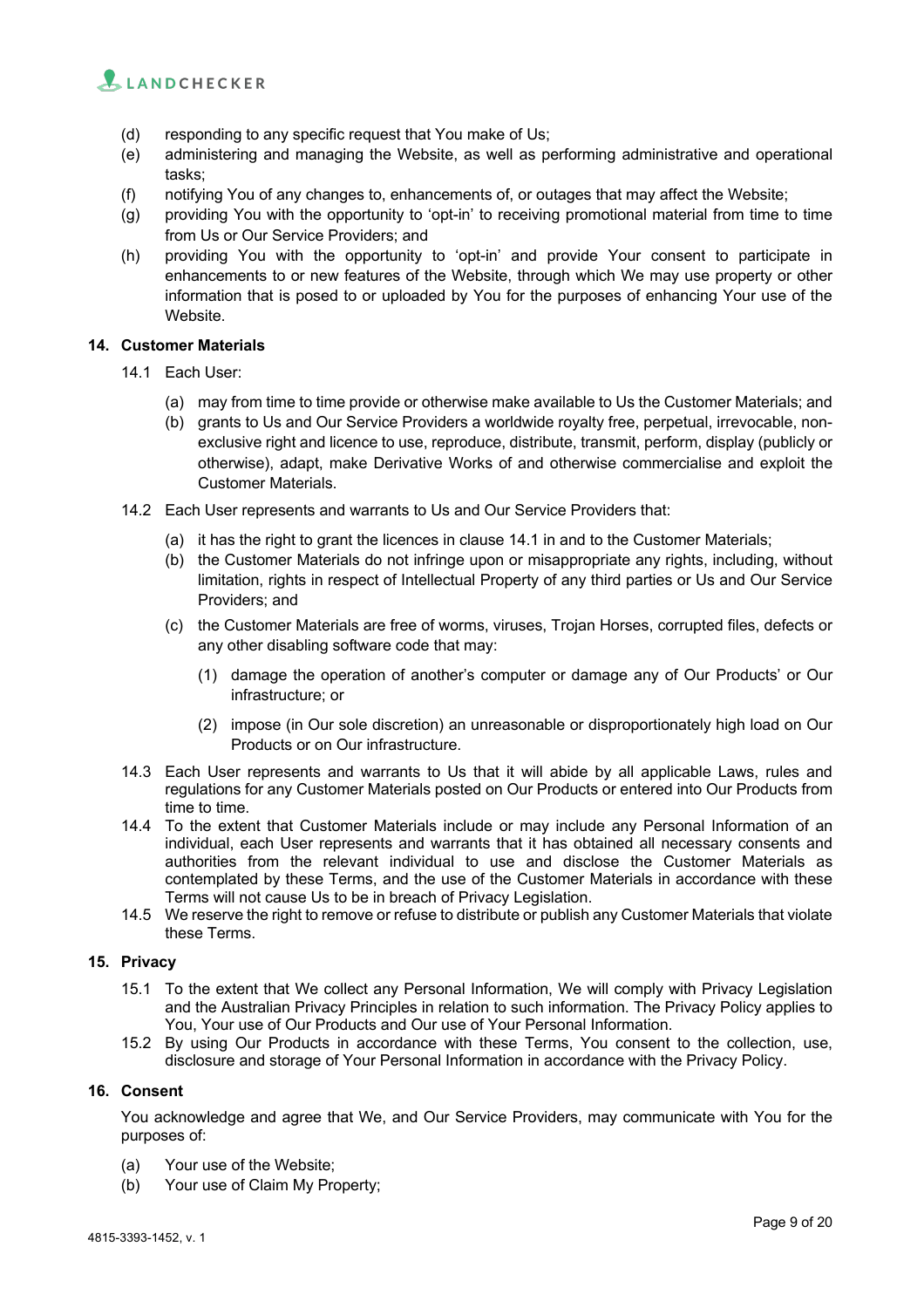

- (c) providing You with news and information about the Website and other relevant industry news;
- (d) responding to any specific request that You make of Us;
- (e) administering and managing the Website, as well as performing administrative and operational tasks;
- (f) notifying You of any changes to, enhancements of, or outages that may affect the Website;
- (g) providing You with the opportunity to 'opt-in' to receiving promotional material from time to time from Us or Our Service Providers; and
- (h) providing You with the opportunity to 'opt-in' and provide Your consent to participate in enhancements to or new features of the Website, through which We may use property or other information that is posed to or uploaded by You for the purposes of enhancing Your use of the Website.

#### **17. Intellectual Property**

- 17.1 We own, or have all the rights to, the Intellectual Property in:
	- (a) Our Products; and
	- (b) Data.
- 17.2 Nothing in these Terms grants You any ownership or Intellectual Property rights in:
	- (a) Our Products; and
	- (b) Data,
	- which remain at all material times, as the case so requires:
	- (c) Our property;
	- (d) that of Our Service Providers; or
	- (e) suppliers of any services to Our Service Providers.
- 17.3 We reserve Our rights to use, sell, commercialise or dispose of Data in the course of Our business.

# **18. Warranties and Liability**

- 18.1 You represent and warrant to Us on a continuing basis that:
	- (a) You will comply with all Laws and any industry codes that are related in any way to these Terms;
	- (b) You will use up-to-date commercially available systems to protect the security of Your information technology infrastructure; and
	- (c) Your use of Our Products in accordance with these Terms does not and will not breach any Laws or infringe the rights or duties owed to any person, whether arising under contract, common law or statute.
- 18.2 Whilst We agree to provide You with access to Our Products using reasonable care and skill, You acknowledge the availability and functionality of Our Products, and Your ability to access and use Our Products, may depend on factors and circumstances beyond Our control including:
	- (a) telecommunications network issues (such as network capacity restrictions, physical and environmental conditions, technical constraints and issues experienced by any third party operator of any telecommunications network on which Our Products rely);
	- (b) Service Provider issues and factors that prevent intended recipients from receiving alerts and other communications (for example, Service Provider and account issues),

We cannot therefore claim or guarantee that Our Products will be available to You at all times or be free from faults or interruptions.

- 18.3 You acknowledge and agree that:
	- (a) We do not endorse, support, represent or guarantee the truthfulness, accuracy or reliability of any Customer Materials or other material posted to Our Products or entered into Our Products from time to time;
	- (b) no advice or information, whether oral or written, obtained by You from Us or through Our Products will create any warranty not expressly included in these Terms or required by law;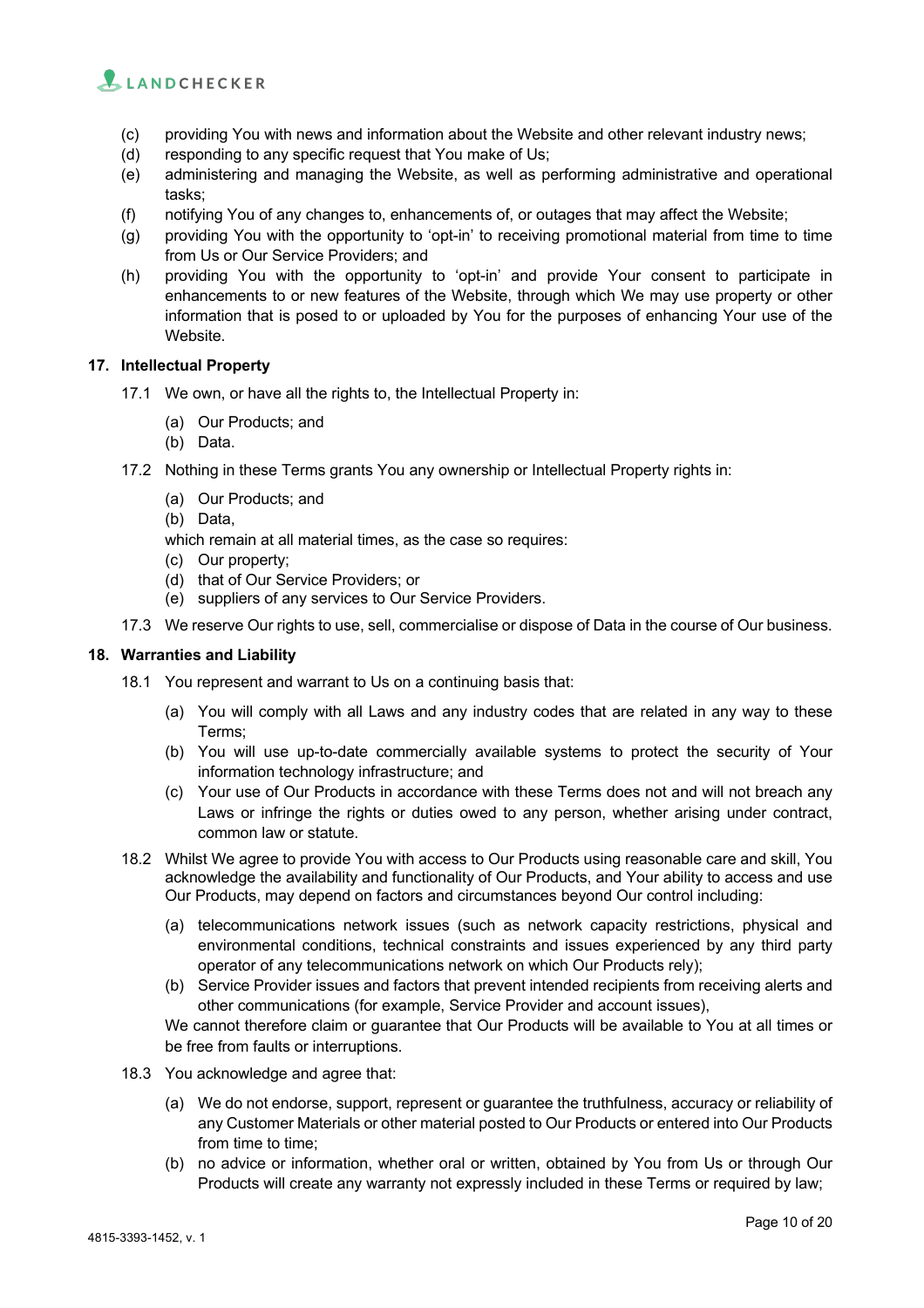- (c) Our Products are not a substitute for independent professional advice and You should obtain appropriate professional advice relating to Your own circumstances;
- (d) Our Products are provided on an 'as is' and 'as available' basis. Except for any Nonexcludable Guarantee (as defined in clause 18.6), We and Our Service Providers exclude all terms, conditions, warranties and guarantees implied by custom, the general law or statute;
- (e) We may show links to websites operated by third parties, which links do not form part of Our Products and for which We do not accept any responsibility. If You follow a link to another website, You do so at Your own risk;
- (f) in respect of Property Data for real property:
	- (1) in the State of Victoria, it owns the copyright in the Property Data and the reproduction of that Property Data without the consent of that State will constitute a breach of CA 1968;
	- (2) in the State of New South Wales, it owns the copyright in the Property Data and the reproduction of that Property Data without the consent of that State will constitute a breach of CA 1968;
	- (3) in the State of Tasmania, LIST owns the copyright in the Property Data and the reproduction of that Property Data without the consent of LIST will constitute a breach of CA 1968;
	- (4) other than as sourced from Queensland Councils, in the State of Queensland, the DNRME owns the copyright in the Property Data and the reproduction of that Property Data without the consent of the DNRME will constitute a breach of CA 1968;
	- (5) sourced from Queensland Councils, the relevant Queensland Council owns the copyright in the Property Data and the reproduction of that Property Data without the consent of the relevant Queensland Council will constitute a breach of CA 1968; and
	- (6) in respect of Property Data for real property in the State of South Australia, the State of South Australia owns the copyright in the Property Data and the reproduction of that Property Data without the consent of the State of South Australia will constitute a breach of CA 1968.
- 18.4 Without in any way limiting clauses 18.1, 18.2 and 18.3, You expressly acknowledge and agree that We and Our Service Providers make no warranty that:
	- (a) Our Products will meet Your requirements, or will be uninterrupted, timely, secure, or errorfree;
	- (b) if Our Products are installed by You, the software will be secure, uninterrupted or error free, will operate in combination with any other hardware, software, system or data;
	- (c) errors or defects will be corrected; however, We will use reasonable errors to correct errors or defects within a reasonable period of time;
	- (d) Our Products will be free of viruses or other harmful components; however, We will use reasonable endeavours to ensure that Our Products will be free of viruses;
	- (e) any data stored by Us will be accurate, reliable or secure;
	- (f) the performance of Our Products will not be affected by data entry errors, including incorrect entries, double entries or delayed entries, or incorrect or untimely data supplied by Users or Our Service Providers;
	- (g) the Property Data obtained from Property Reports or use of Our Products will be accurate, complete or reliable; and
	- (h) the Property Data downloaded or obtained by You through a Property Report or use of Our Products will meet Your expectations or requirements.
- 18.5 The use of the Property Data in Our Products is entirely at Your own risk and neither We nor Our Service Providers take any responsibility or liability for any Loss or damage suffered by You in reliance on the Property Data obtained or obtained from Our Products.
- 18.6 Any condition, warranty or guarantee that legislation applies to the supply by Us to You of Our Products under these Terms is taken to be included in these Terms, if that legislation renders void or prohibits contractual provisions which: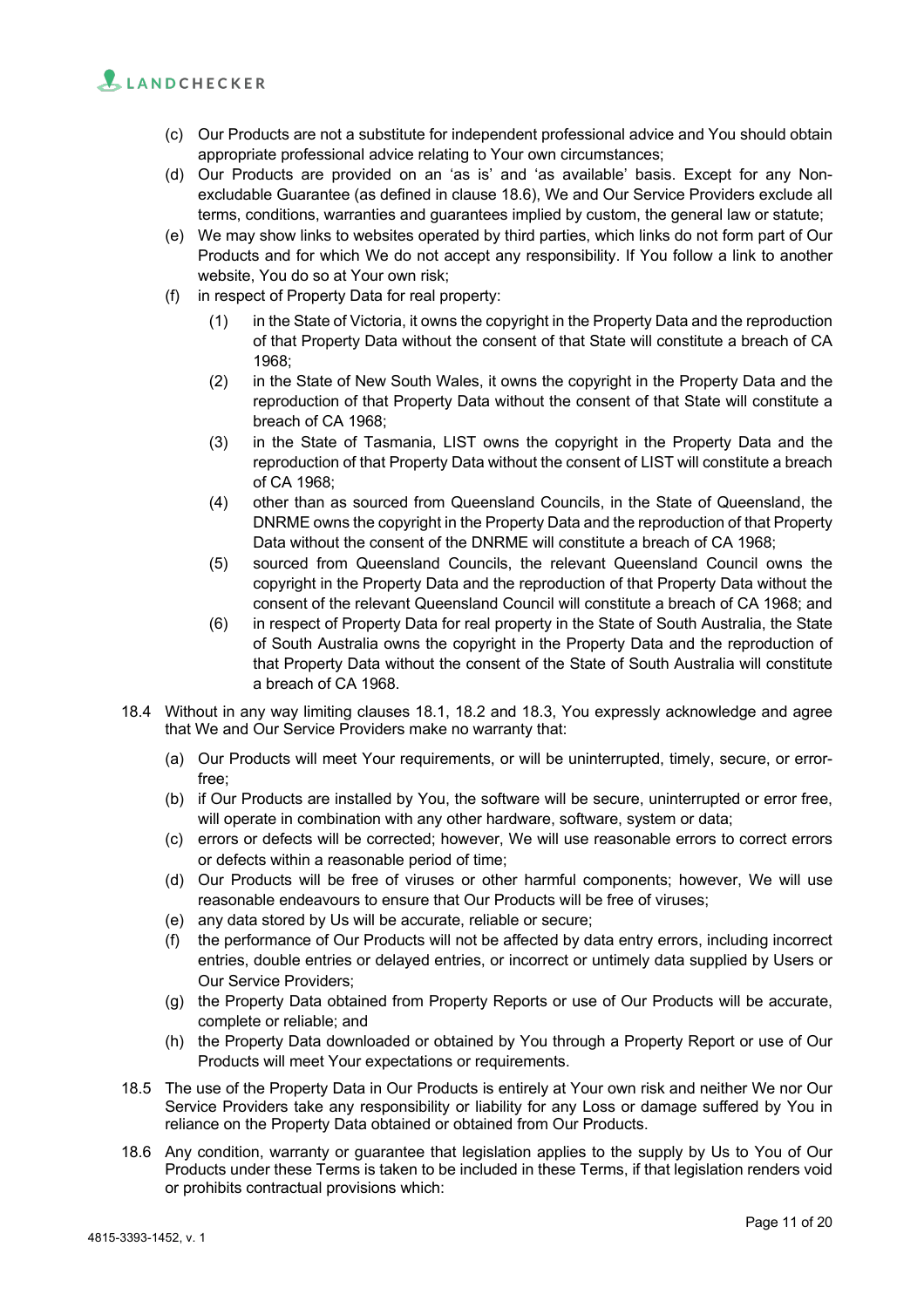

- (a) exclude, restrict or modify; or
- (b) which have the effect of excluding, restricting or modifying,

the application of, exercise of a right conferred by, or any liability under, such condition, warranty or guarantee (**Non-excludable Guarantee**).

- 18.7 You acknowledge and agree that, to the maximum extent permitted by law, We and each of Our Service Providers:
	- (a) exclude all liability to You for any Loss (including loss of revenue, business, profits, goodwill or data, or indirect, consequential, incidental, special exemplary or punitive loss or damage) suffered by You in any way relating to these Terms or Your use of Our Products regardless of the basis of such liability and even if advised of the likelihood of such Loss; and
	- (b) limit Our aggregate liability to Users, in connection with these Terms or Users' as follows, for:
		- (1) Free Users, in connection with these Terms or User's use of Products to the amount of \$1.00;
		- (2) Individual Users and Business Users to an amount equal to the total Subscription Fees that You have paid to Us during the Subscription Period; and
		- (3) Property Reports to the amount of the Report Fee.

# **19. Indemnity**

- 19.1 Subject to clause 19.2, You agree to indemnify and hold Us and Our officers, employees and agents (those indemnified) harmless against all Loss (including loss of revenue, business, profits, goodwill or data, or indirect, consequential, incidental, special exemplary or punitive loss or damage) suffered or incurred by those indemnified in connection with:
	- (a) any breach of these Terms by You;
	- (b) any wilful misconduct by You; and/or
	- (c) any unlawful or negligent act or omission by You.
- 19.2 We acknowledge and agree the indemnity in clause 19.1 does not apply in respect of Our liability for Loss to You for:
	- (a) any material breach of these Terms by Us;
	- (b) any wilful misconduct by Us; and/or
	- (c) any unlawful or negligent act by Us.

#### **20. Suspension and Termination**

- 20.1 We may, at any time, by 30 days' notice to You, terminate these Terms for any reason whatsoever.
- 20.2 We may, at any time, by reasonable notice to You, where reasonably possible, temporarily, or indefinitely, suspend, disable or terminate Your access to Our Products or Your right to use Our Products, if any one or more of the following applies:
	- (a) such suspension or termination is reasonably required for the maintenance (including preventative and routine maintenance), support, operation or security of Our Products;
	- (b) We believe on reasonable grounds that You are in breach of any provision of these Terms;
	- (c) We believe on reasonable grounds that You do not have all necessary authorisations to perform Your obligations under these Terms;
	- (d) We believe on reasonable grounds that You have engaged in any conduct which may bring Us, Our Products or any of Our Service Providers into disrepute;
	- (e) a Service Provider or Government Agency requires it; or
	- (f) in respect of Individual Users or Business Users, You do not pay the Subscription Fees when they fall due.
- 20.3 We reserve the right to terminate these Terms with immediate effect by notice if You breach these Terms, the breach is capable of remedy and You fail to remedy it within 7 days of receiving written notice requiring it to be remedied.
- 20.4 Upon the termination or expiration of these Terms: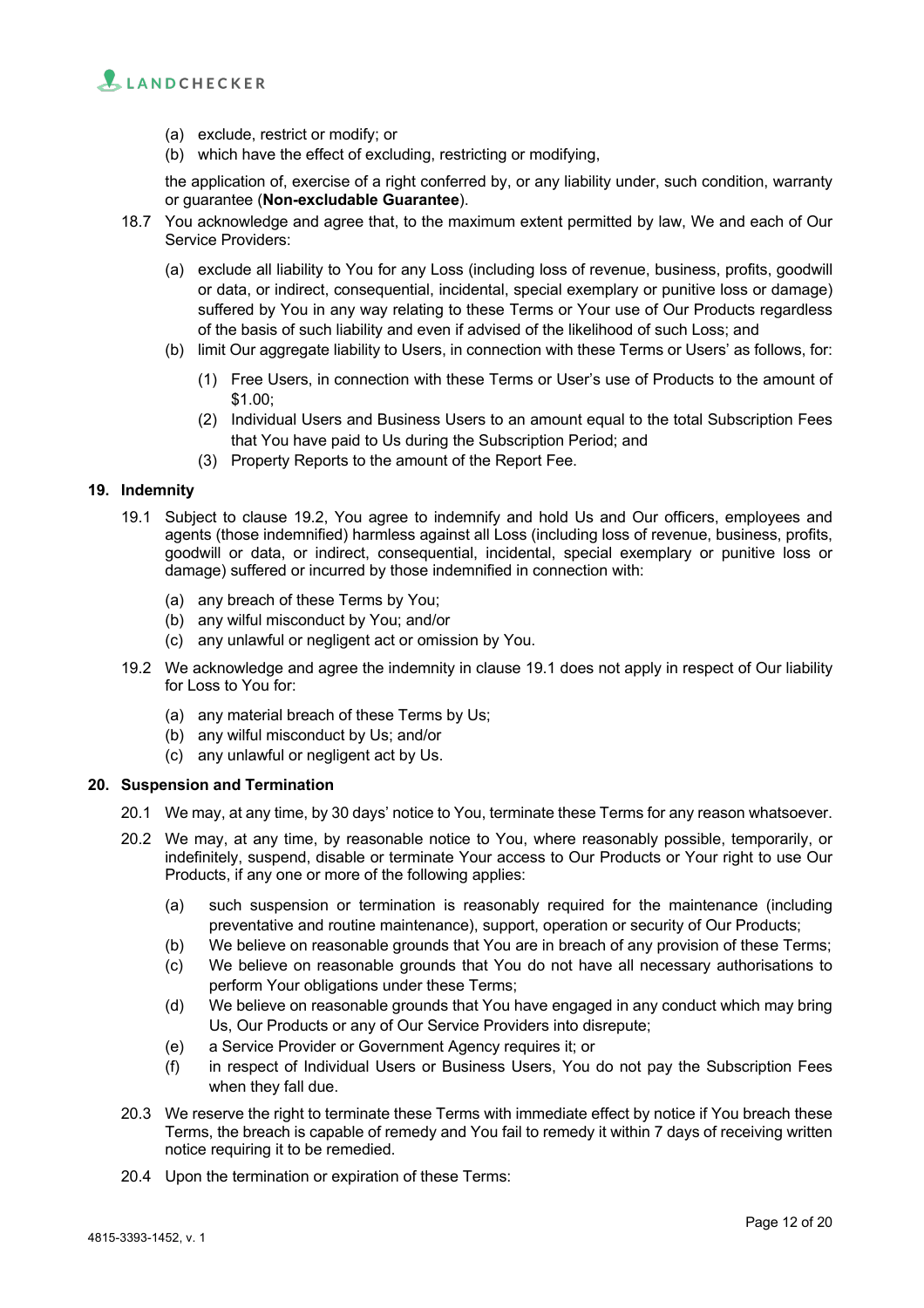

- (a) in respect of Business Users and Individual Users;
	- (1) You must pay Us any outstanding Subscription Fees; and
	- (2) if applicable, We will refund to You a pro-rated proportion of any Subscription Fees that You have having regard to the date of termination and the period in respect of which those fees were paid; and
- (b) Your user name and password for Products (if any) will expire after 30 days; and
- (c) Clauses 14 (*Customer Materials*), 15 (*Privacy*), 17 (*Intellectual Property*), 18 (*Warranties and Liability*), 19 (*Indemnity*), 20.5, 21 (*Dispute Resolution*), 24 (*Public Statements*), 25 (*Notices*), 24 (*General Provisions*) and 27 (*Definitions*) continue.
- 20.5 The termination or expiration of these Terms for any reason does not extinguish or otherwise affect any rights of any party against the other which accrued prior to the time of the termination, or otherwise relate to or arise from any breach or non-observance of obligations under these Terms which arose prior to the time of termination, or which by their nature survive termination.

#### **21. Dispute Resolution**

Any dispute relating to these Terms (**Dispute**) must, prior to a party initiating litigation (other than for equitable or interlocutory relief), be dealt with as follows:

- (a) the affected party will notify the other with details of the Dispute (**Dispute Notice**) and, within 14 days of receiving the Dispute Notice, a nominated representative from each party will meet together and attempt to resolve the Dispute;
- (b) if unresolved within 28 days of the Dispute Notice, the Dispute will be escalated to one of Our senior executives who will meet with You and attempt to resolve the Dispute;
- (c) if still unresolved within a further 28 days of being escalated, either party may refer the Dispute to mediation in accordance with the rules of the Australian Commercial Disputes Centre and the parties must participate in that mediation in good faith;
- (d) if the parties cannot agree on a mediator within a further 28 days, the Dispute will be referred by the parties to the President, Australian Commercial Disputes Centre, Sydney to nominate a suitably qualified mediator and the parties will accept that nomination;
- (e) the parties will cooperate to enable the mediator to mediate the Dispute within 30 days of the mediator's appointment; and
- (f) the fees of the mediator will be paid by the parties in equal proportion.

# **22. GST**

- 22.1 In this clause, expressions have the same meaning as they have in the GST law.
- 22.2 To the extent that We make a taxable supply in connection with these Terms, the consideration payable by a party under these Terms represents the value of the taxable supply for which payment is to be made.
- 22.3 If We make a taxable supply in connection with these Terms for a consideration which, under clause 22.2, represents its value, then if You are liable to pay for the taxable supply, You must also pay, at the same time and in the same manner as the value is otherwise payable, the amount of any GST payable in respect of the taxable supply.
- 22.4 Users can access a tax invoice in respect of Report Fees, Site Finder Fees, or Subscription Fees after the User has submitted payment of the Report Fees, Site Finder Fees, or Subscription Fees.
- 22.5 Subject to clause 22.3, each party agrees to do all things, including providing tax invoices and other documentation, that may be necessary or desirable to enable or assist the other party to claim any input tax credit, adjustment or refund in relation to any amount of GST paid or payable in respect of any supply made under or in connection with these Terms.
- 22.6 We warrant to You that We are registered for GST and will notify You if this ceases to be the case.

#### **23. Amendments to Terms**

- 23.1 We reserve the right to amend these Terms at any time. Any amendments will be effective immediately upon notification on Our Products.
- 23.2 Your continued use of Our Products following such notification will represent an agreement by You to be bound by the Terms as amended.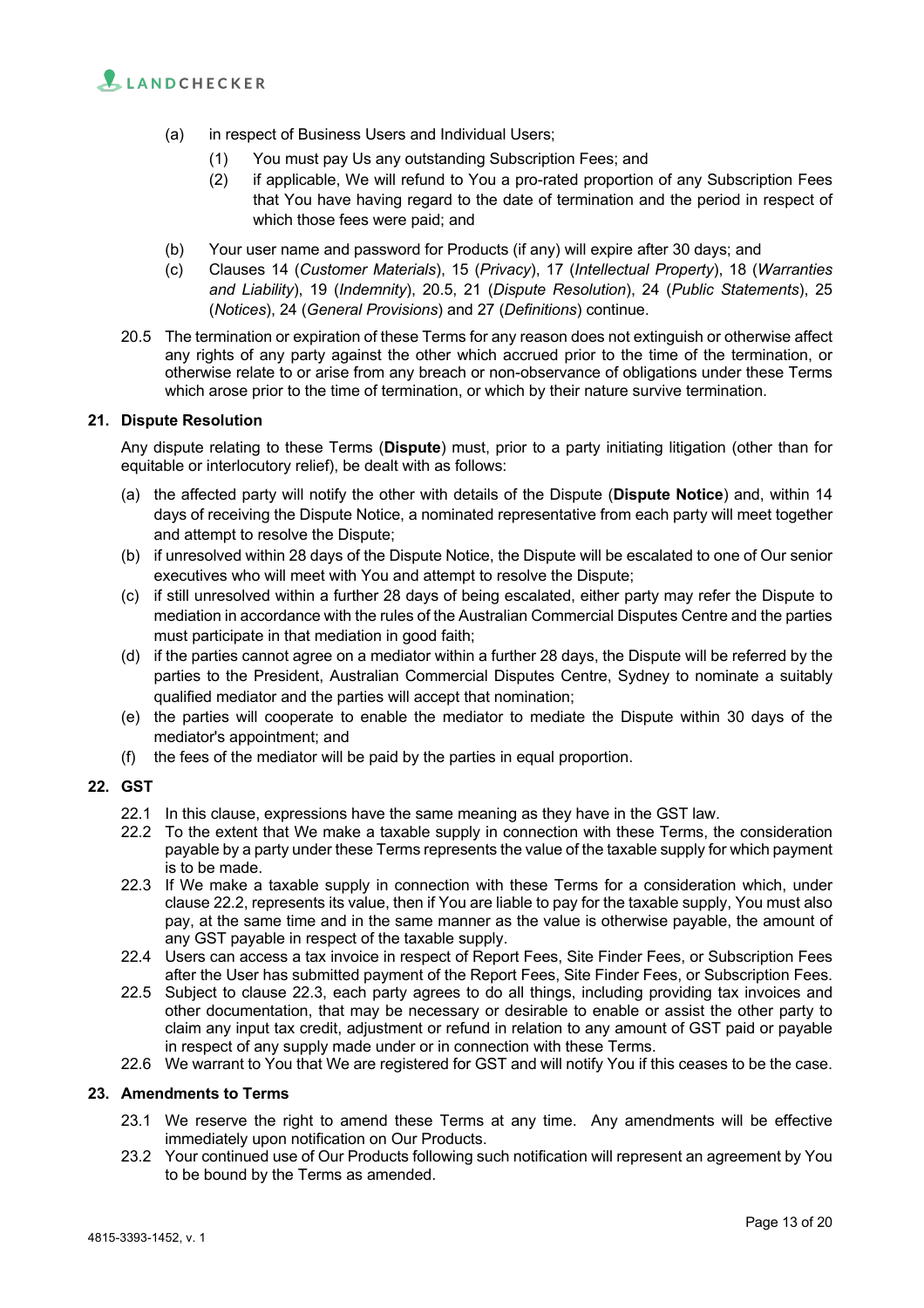

## **24. Public statements**

You must not release to the public any news release, advertising material, promotional material or any other form of publicity relating to Us without Our prior written consent.

#### **25. Notice**

Notice must be in writing and in English and may be given by an authorised representative of the sender by email. Notice is deemed to be received by a party if sent by email, on the next Business Day after the email is sent.

#### **26. General provisions**

- 26.1 These Terms constitute the entire agreement between You and Us regarding the use of Our **Products**
- 26.2 You must not assign, transfer or otherwise deal with any right under these Terms without Our prior written consent, which will not be unreasonably withheld. We may assign or novate Our rights and obligations under these Terms to any person by notice to You.
- 26.3 If We waive, in whole or part, any rights available to Us under these Terms on one occasion, this does not mean that those rights will automatically be waived on any other occasion.
- 26.4 If any of these Terms is held to be invalid, unenforceable or illegal for any reason, it is to be read down to give it as much effect as possible, or if it is not capable of having any effect at all, it is to be severed from these Terms, in which case, the remainder of these Terms nevertheless continue in full force.
- 26.5 The Laws governing these Terms will be the Laws in the State of Victoria, Australia. You irrevocably submit to the non-exclusive jurisdiction of the courts of that State, without regard to conflict of law provisions.

#### **27. Definitions**

In these Terms, unless the context otherwise requires:

- 27.1 **Agent** means a real estate agent licensed by the appropriate Government Agency;
- 27.2 **ASIC** means the Australian Securities and Investments Commission;
- 27.3 **ASIC Register** means the registers which ASIC maintains, from time to time, pursuant to legislation;
- 27.4 **ASIC System** means ASIC's computer systems including all hardware and software, used to interface with the Information Broker System;
- 27.5 **Authorised Purposes** means:
	- (a) dealings with interests in land authorised by Law;
	- (b) a purpose directly related to such dealing (such as preparing and providing vendor statements as required by Law) provided that the purpose is not contrary to any Law; or
	- (c) an enquiry relating to land or the ownership of land recorded in the Register provided that the enquiry or the purpose of enquiry is not contrary to Law,

#### but does not mean:

- (d) data aggregation, data matching, data analysis or data mining (whether through manual analysis or automated "big-data" type analysis), direct marketing, compilation, updating or verification of mailing lists, list brokering of the Licensed Material or any related purpose except to the extent that such activity is required by Law (including any obligation under a court order);
- 27.6 **Business Day(s)** means any day that is not a Saturday, Sunday or a public holiday in the State of Victoria;
- 27.7 **Business User** means, as the context so requires, a:
	- (a) Professional User; or
	- (b) Professional Plus User;
- 27.8 **CA 1968** means *Copyright Act 1968* (Cth);
- 27.9 **Claim My Property** means Our feature that enables a User to receive information updates for real property;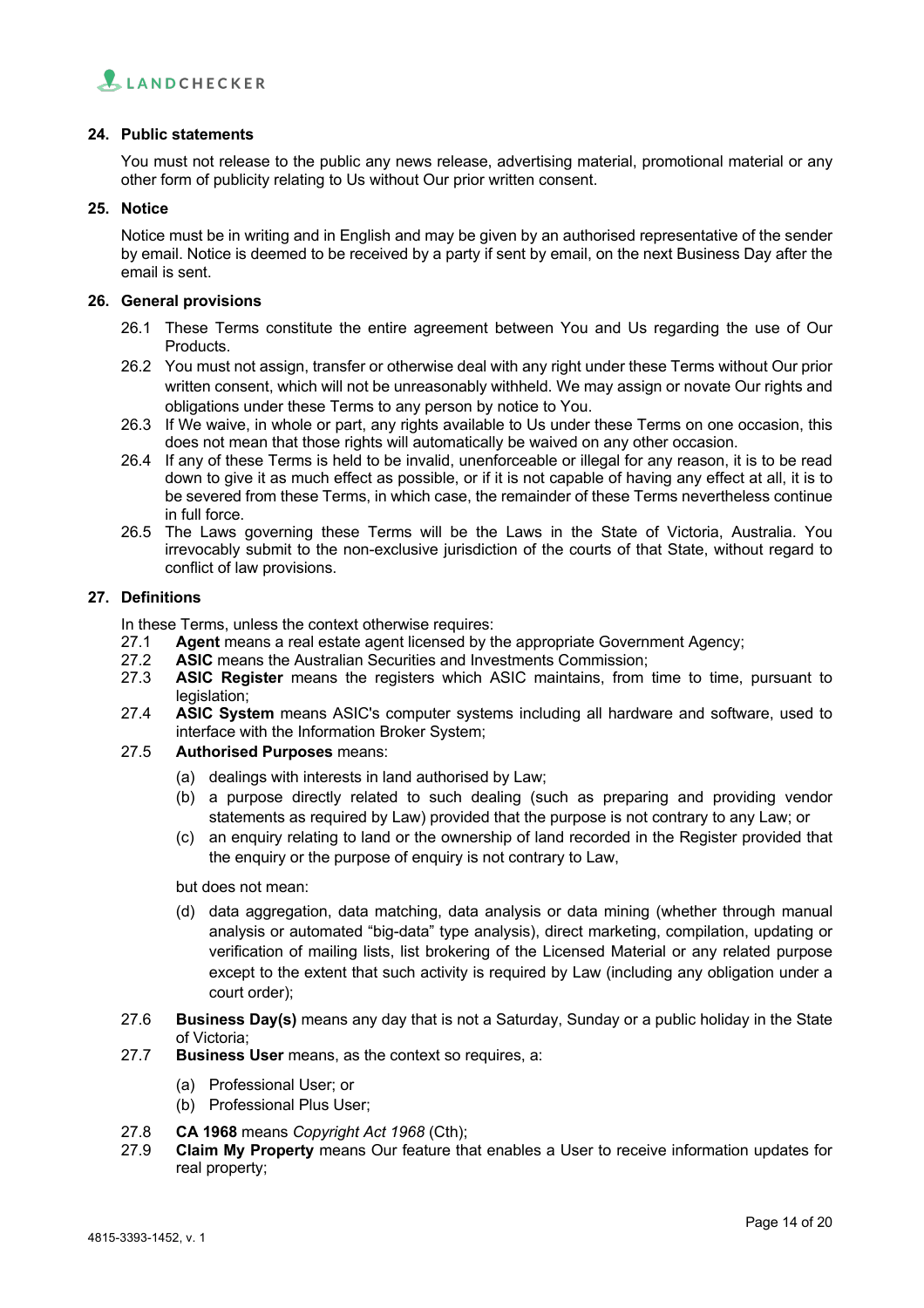

- 27.10 **Communication Services** means the ability to communicate with Us and other Users, online forms, interactive voice response, electronic requests and enquires, bulletin boards, blogs, competition entries, online forums, inbound phone number services and other forms of electronic messaging;
- 27.11 **Covered States** means States of Victoria, New South Wales, Tasmania, Queensland and South Australia;
- 27.12 **Crown Land Information** means information in relation to Crown land that may include land description, whether and for what purposes it is reserved and reference to related instruments;
- 27.13 **Customer Materials** means any and all data, information, content, photographs, floor plans, metadata and other materials provided, or that may be supplied to Us by Users (or otherwise obtained by Us from the Users), directly or indirectly, from time to time, including any content posted or entered into Our Products from time to time;
- 27.14 **Data** means any data entered by Users on the Website in:
	- (a) registering as a User;
	- (b) entering an address for real property;
	- (c) entering Customer Materials;
	- (d) searching for real property including, without limitation, its location, aspect, frontage, building type and any other Property Data in respect of that real property;
- 27.15 **Derivative Work** means any new work created by or for You;
- 27.16 **Direct Marketing** means one to one marketing using personal details (e.g. name, address, email address or other Personal Information), normally supported by a database/resource, which uses one or more advertising media to effect a measurable response and/or transaction from a person (including a corporation or organisation) and includes, but is not limited to, telemarketing, bulk email messaging (spam), postal canvassing and list brokering;
- 27.17 **DNRME** means the State of Queensland (Department of Natural Resources, Mines and Energy) or any successor;
- 27.18 **Essentials Products** means, as applicable, for a single User (or seat):
	- (a) an interactive map of the Covered States including planning overlays of the Property Data;
	- (b) the right to:
		- (1) print a fixed number of Essentials Property Reports, as notified on the Website, and/or have those Essentials Property Reports sent via email; and
		- (2) upon payment of the Report Fee, to print an additional number of Professional Property Reports and/or have those Professional Property Reports sent via email;
	- (c) the right to use Site Finder;
	- (d) the right to purchase Licensed Materials by paying Property Document Fees;
	- (e) the right to access standard Imagery of real property, and upon payment of the applicable Subscription Fee, the right to access High Resolution Imagery for a single User (or seat);
	- (f) the right to purchase certain information from ASIC; and
	- (g) such additional products as may be notified on the Website that will be provided to Individual Users;
- 27.19 **Essentials Property Data** means the Property Data as set out on Our Website as being available to access by Individual Users;
- 27.20 **Essentials Property Report** means reports in respect of lots of real property that show Essentials Property Data;
- 27.21 **Free Products** means, as applicable:
	- (a) an interactive map of the Covered States including planning overlays of the Property Data;
	- (b) listing information in respect of real property;
	- (c) the right to view an unlimited number of Free Property Reports and have Free Property Reports sent via email;
	- (d) the right to purchase Licensed Materials by paying Property Document Fees; and
	- (e) the right to purchase Professional Property Reports by paying the Report Fee;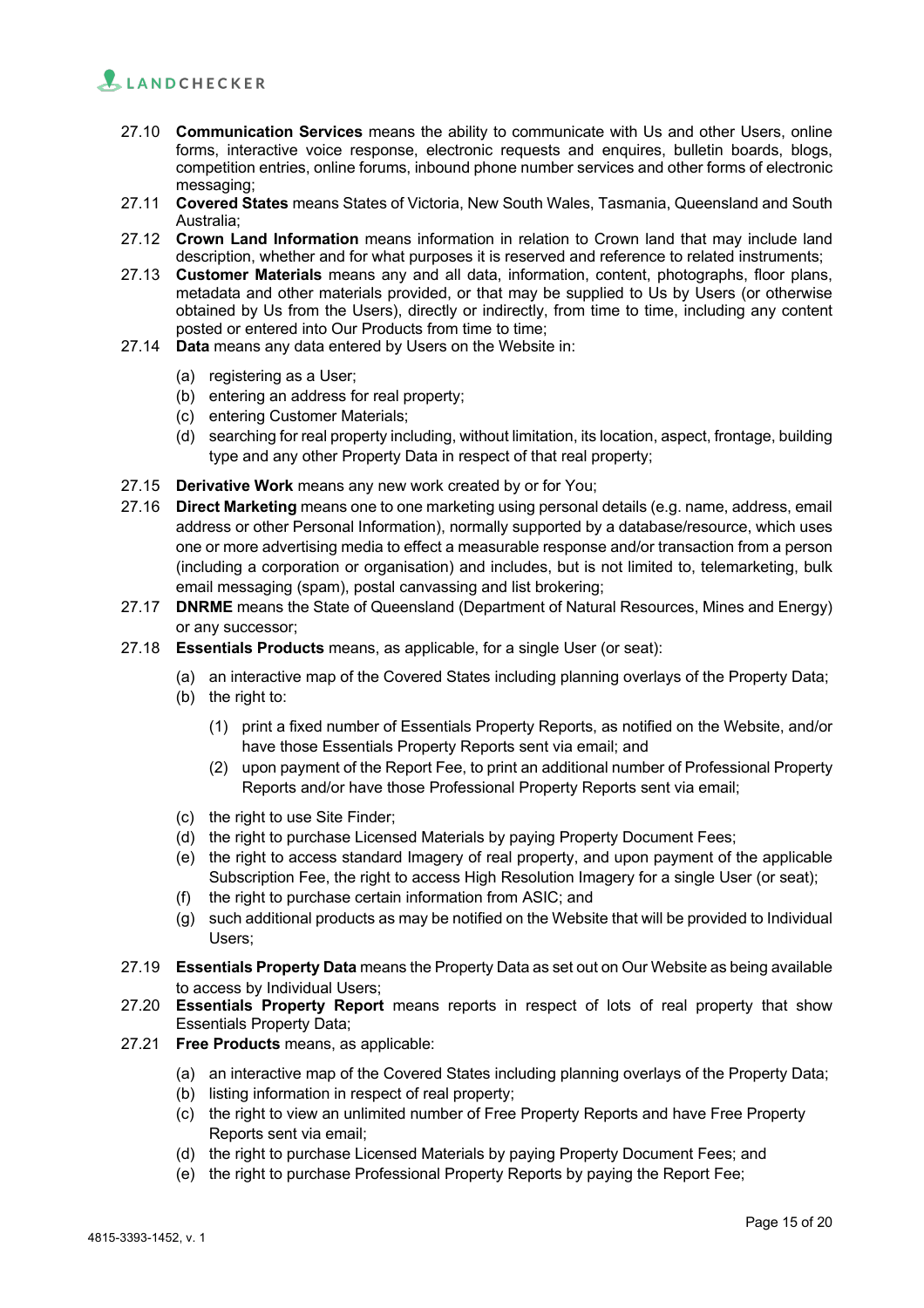

- (f) the right to purchase certain information from ASIC; and
- (g) such additional products as may be notified on the Website that will be provided to Free Users;
- 27.22 **Free Property Data** means the Property Data as set out on Our Website as being available to access by Free Users;
- 27.23 **Free Property Report** means reports in respect of lots of real property that show Free Property Data;
- 27.24 **Free User** means a User who:
	- (a) registers to use Landchecker;
	- (b) accepts these Terms;
	- (c) pays the applicable Subscription Fees; and
	- (d) is able to access Free Products;
- 27.25 **Government Agency** means any government or any governmental, semi-governmental, administrative, fiscal or judicial body, department, commission, authority, tribunal, agency or entity;
- 27.26 **GST** has the meaning given to that term in the GST law;
- 27.27 **GST law** has the meaning given to that term in the *A New Tax System (Goods and Services Tax) Act 1999* (Cth);
- 27.28 **High Resolution Imagery** means geospatial imagery of real property generated by Our Service Providers;
- 27.29 **Imagery** means either:
	- (a) High Resolution Imagery; or
	- (b) other mapping imagery of real property;
- 27.30 **Individual User** means a User who:
	- (a) registers to use Landchecker;
	- (b) accepts these Terms;
	- (c) pays the applicable Subscription Fees; and
	- (d) is able to access Essentials Products,
- 27.31 **Information Broker System** means Our Service Provider's computer system, including all hardware and software engaged in ordering, receipt, storage, or transmission or Search Extracts from the ASIC System;
- 27.32 **Information Product** means a product supplied through online access search types (e.g. title search);
- 27.33 **Intellectual Property** means any and all:
	- (a) current and future registered and unregistered rights in respect of copyright, designs, trademarks, trade names, business names, trade secrets, know-how, confidential information, patents, inventions and discoveries;
	- (b) applications for grant of any of the above;
	- (c) other rights of a similar nature arising (or capable of arising) under statute or at common law in the Commonwealth of Australia or anywhere else in the world; and
	- (d) other intellectual property as defined in Article 2 of the Convention Establishing the World Intellectual Property Organisation 1967;
- 27.34 **Land Index** means the electronic cross reference table listing registered proprietors, title particulars, parcel and property identifiers of properties located in the State of Victoria maintained by the State;
- 27.35 **Land Title Act** means the *Land Title Act 1994* (Qld) (as amended);
- 27.36 **LANDATA® Deed** means the 'Deed for LANDATA® Conditions of Use' that Users are required to execute prior to accessing Licensed Material;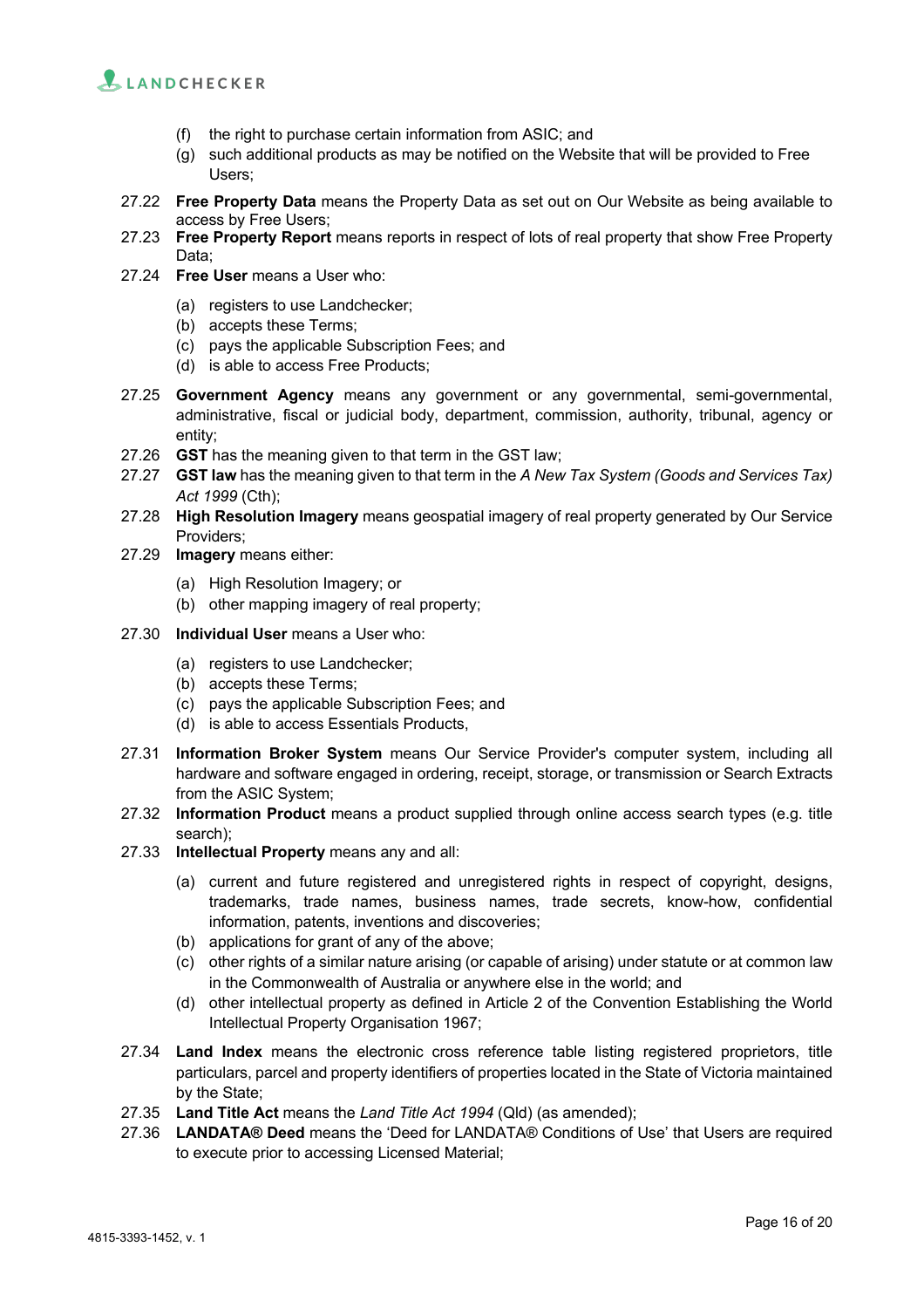

- 27.37 **LANDATA® System** means the computerised system operated by or on behalf of or under licence from the State, and as varied from time to time, which currently provides access to the Licensed Material;
- 27.38 **Landchecker** means the online system that enables Users to:
	- (a) access Property Reports;
	- (b) obtain Property Data in respect of real property;
	- (c) use Site Finder; and
	- (d) use such other functionality as We may add from time to time;
- 27.39 **Laws** include any requirement of any statute, rule, regulation, proclamation, order in council, ordinance or by-law whether Commonwealth, state, territorial or local;
- 27.40 **Licensed Materials** means the material identified on Our Website for which Property Document Fees are payable and any update or new release of that material;
- 27.41 **LIST** means Land Information Systems Tasmania;
- 27.42 **Loss** means loss or damage of any kind (including liability to a third party);
- 27.43 **LSSA** means Land Services SA Operating Pty Ltd as trustee for the Land Services SA Operating Trust (ABN 86 836 650 939), trading as "Land Services SA" or any successor body;
- 27.44 **Personal Information** means all information about a person that is 'personal information' as defined in the Privacy Act which is collected or held in connection with these Terms;
- 27.45 **Privacy Legislation** means the *Privacy Act 1988* (Cth), the *Information Privacy Act 2009* (Qld), the *Privacy and Personal Information Protection Act 1998* (NSW), the *Personal Information Protection Act 2004* (Tas) and the *Privacy and Data Protection Act 2014* (Vic);
- 27.46 **Privacy Policy** means Our privacy policy or statement from time to time, a current copy of which is available at www.landchecker.com.au/privacy or by sending an email request to support@landchecker.com.au;
- 27.47 **Products** means, as the case may be:
	- (a) Free Products;
	- (b) Essentials Products;
	- (c) Professional Products; or
	- (d) Professional Plus Products;
- 27.48 **Professional Plus Products** means, as applicable, for a number of Users (or seats) specified by Us:
	- (a) an interactive map of the Covered States including planning overlays of the Property Data;
	- (b) the right to print an unlimited number of Property Reports or have those Property Reports sent via email;
	- (c) the right to use Site Finder;
	- (d) the right to purchase Licensed Materials by paying Property Document Fees;
	- (e) the right to access standard Imagery of real property;
	- (f) the right to:
		- (1) access High Resolution Imagery for a number of Users (or seats) specified by Us; and
		- (2) upon payment of additional fees per month, the right to access High Resolution Imagery for those Users (or seats); and
	- (g) the right to purchase certain information from ASIC; and
	- (h) such additional products as may be notified on the Website that will be provided to Professional Plus Users;
- 27.49 **Professional Plus User** means a User who:
	- (a) registers to use Landchecker;
	- (b) accepts these Terms;
	- (c) pays the applicable Subscription Fees; and
	- (d) who is able to access Professional Plus Products;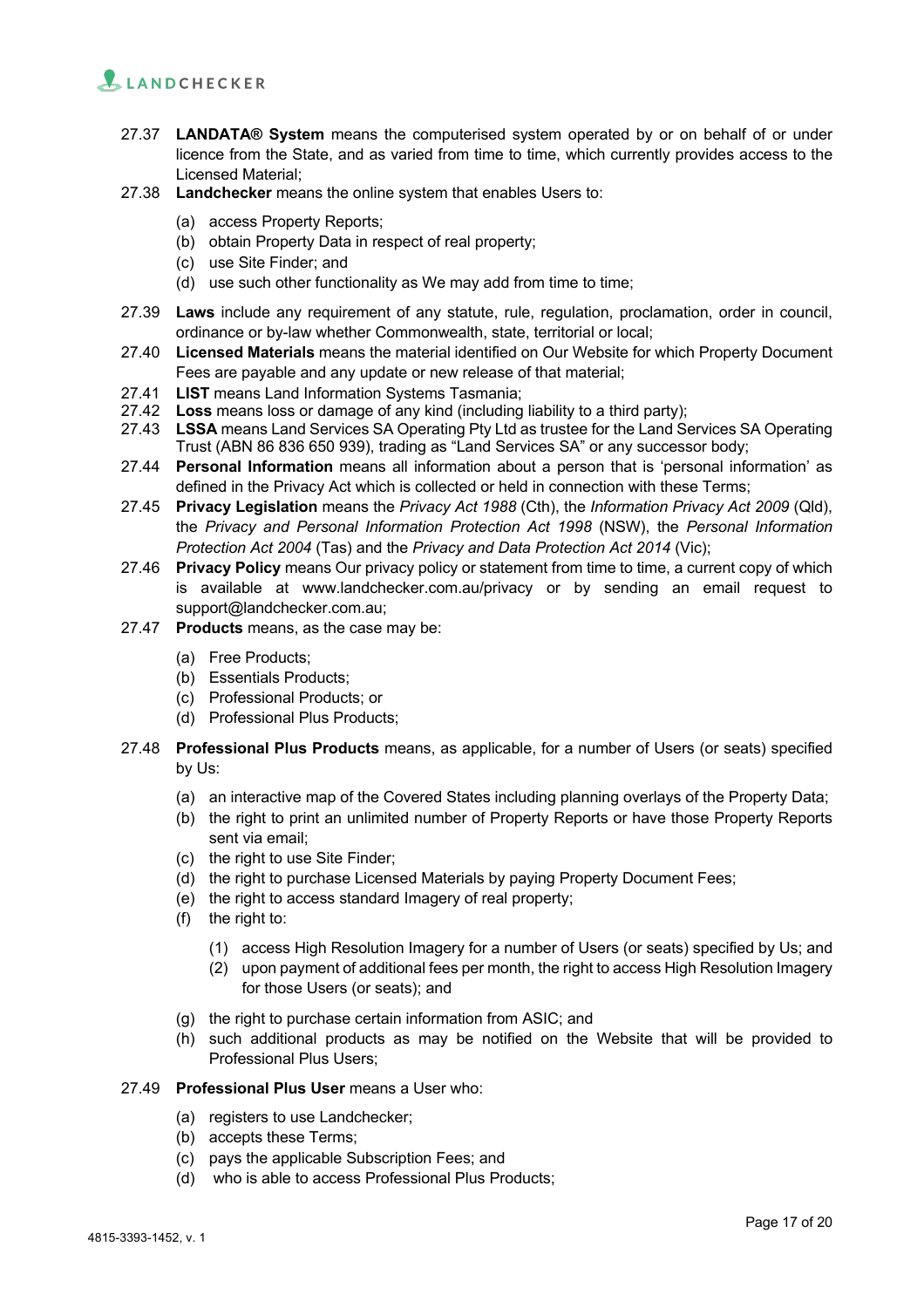

- 27.50 **Professional Products** means, as applicable, for a number of Users (or seats) specified by Us:
	- (a) an interactive map of the Covered States including planning overlays of the Property Data;
	- (b) the right to:
		- (1) print a fixed number of Property Reports, as notified on the Website, and/or have those Property Reports sent via email; and
		- (2) upon payment of the Report Fee, to print an additional number of Property Reports and/or have those Property Reports sent via email;
	- (c) the right to use Site Finder;
	- (d) the right to purchase Licensed Materials by paying Property Document Fees;
	- (e) the right to access standard Imagery of real property;
	- (f) the right to:
		- (1) access High Resolution Imagery for a number of Users (or seats) specified by Us; and
		- (2) upon payment of additional fees per month, the right to access High Resolution Imagery for those Users (or seats); and
	- (g) the right to purchase certain information from ASIC; and
	- (h) such additional products as may be notified on the Website that will be provided to Professional Users;
- 27.51 **Professional Property Data** means the Property **Data** as set out on our Website as being available to access by Professional Users or Professional Plus Users as the case so requires;
- 27.52 **Professional Property Report** means reports in respect of lots of real property that show Professional Property Data;
- 27.53 **Professional User** means a User who:
	- (a) registers to use Landchecker;
	- (b) accepts these Terms;
	- (c) pays the applicable Subscription Fees; and
	- (d) who is able to access Professional Products;
- 27.54 **Property Data** means, in relation to real property, without limitation the following:
	- (a) an interactive map of the Covered States including planning overlays of the Property Data;
	- (b) listing information in respect of real property;
	- (c) planning zones and overlays;
	- (d) cultural heritage sensitivity;
	- (e) lot plan number;
	- (f) the size of the property;
	- (g) local government council area;
	- (h) State electorates;
	- (i) Imagery;
	- (j) planning permit history;
	- (k) nearby permit history;
	- (l) recent and proposed planning scheme amendments;
	- (m) sales history;
	- (n) numbers of bedrooms, bathrooms and car spaces;
	- (o) proximity to schools;
	- (p) bushfire prone zones;
	- (q) flooding zones; and
	- (r) topography;
- 27.55 **Property Document Fees** means for access to Licensed Material, such GST exclusive amount as noted on the Website as We may determine from time to time;
- 27.56 **Property Enquiry Data** means details obtained from various statutory bodies relating to a property in the State of Victoria but excluding Title Search Data;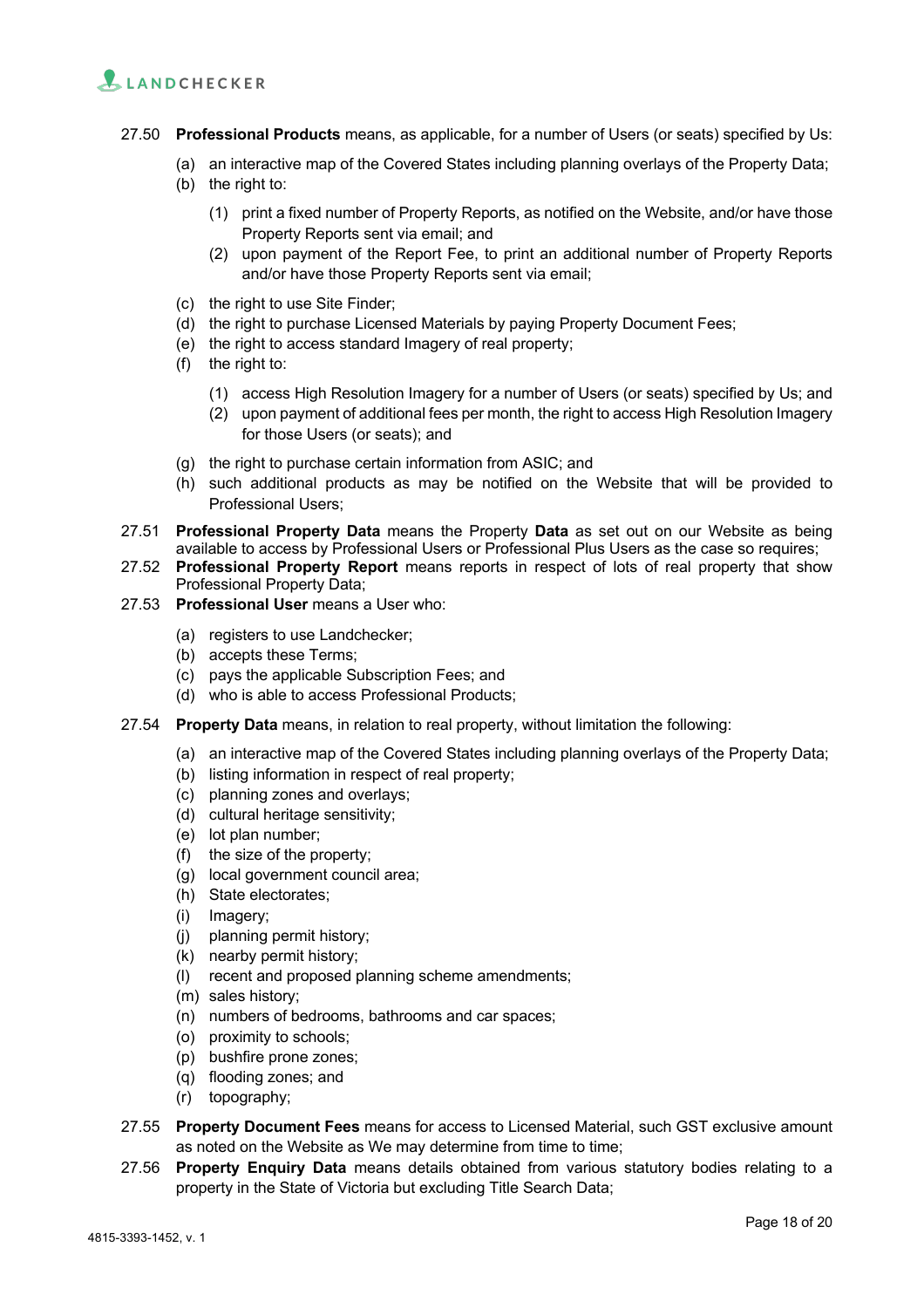

- 27.57 **Property Report** means, as the context so requires, either:
	- (a) a Free Property Report;
	- (b) an Essentials Property Report; or
	- (c) a Professional Property Report;
- 27.58 **Property Transaction Alert Service** means the service of providing alerts relating to property transactions including:
	- (a) for specified folios of the Register notice of lodgement of dealing(s);
	- (b) for specified unregistered plans of subdivision notice of the lodgement of the plan or other dealing(s) affecting the plan; and
	- (c) for specified registered plans of subdivision notice of the lodgement of dealing(s) affecting the registered proprietor of any lot in the plan of subdivision;
- 27.59 **Queensland Councils** means Brisbane City Council, Redland City Council, City of Gold Coast, Logan City Council; Ipswich City Council, Moreton Bay Regional Council, Noosa Shire Council, and Sunshine Coast Council;
- 27.60 **Register** has the meaning given to it in section 4 of the *Transfer of Land Act 1958* (Vic);
- 27.61 **Report Fee** means such GST inclusive amount as noted on the Website, as We may determine from time to time, that enables Users to purchase Property Reports;
- 27.62 **Search Extract** means the information, data, copy of document image (doc image) or document extract, including ASIC Registers, that are accessible by Us through the ASIC System, or as otherwise notified by ASIC;
- 27.63 **Service Provider** means any of Our agents, contractors and/or licensors who provide Us with content, services and technology enabling Us to deliver Our Products, including but not limited to, GlobalX Pty Ltd, the State of Victoria, the State of New South Wales, the State of Tasmania, the State of Queensland, the Queensland Councils, the State of South Australia, the Commonwealth of Australia, Mapbox Inc., Open Street Map, RP Data Pty Ltd trading as CoreLogic Asia Pacific and the Australian Curriculum, Assessment and Reporting Authority;
- 27.64 **Site Finder** means Our real property site finding service;
- 27.65 **Site Finder Fees** means such GST exclusive amount as noted on the Website as We may determine from time to time that enables Users to access the contact details for other Users using Site Finder to which that User may wish to access;
- 27.66 **Subscription Fees** means for:
	- (a) Business Users, such GST exclusive amount as noted on the Website as We may determine from time to time per Subscription Period and such fee will be for a number of user names (or seats) as noted on the Website with associated passwords;
	- (b) Individual Users, such GST exclusive amount as noted on the Website as We may determine from time to time per Subscription Period and such fee will be for each discrete subscription associated with a single user name, or seat, and associated password;
	- (c) access to Licensed Material, the Property Document Fees; and
	- (d) other Products, such other GST inclusive amount as noted on the Website We may determine from time to time to enable Professional Plus Users to access Products;
- 27.67 **Subscription Period** means the period determined by Us applicable to Your subscription type;
- 27.68 **Terms** means these terms of use;
- 27.69 **Test Database** means a replica of the ASIC System which operates outside ASIC's live or production environment;
- 27.70 **Title Search Data** means information consisting of the details of the Register including title particulars, final search, historical search, plans and lodged instruments;
- 27.71 **User** means, as the context so requires, either:
	- (a) a Free User;
	- (b) an Individual User; or
	- (c) a Business User;